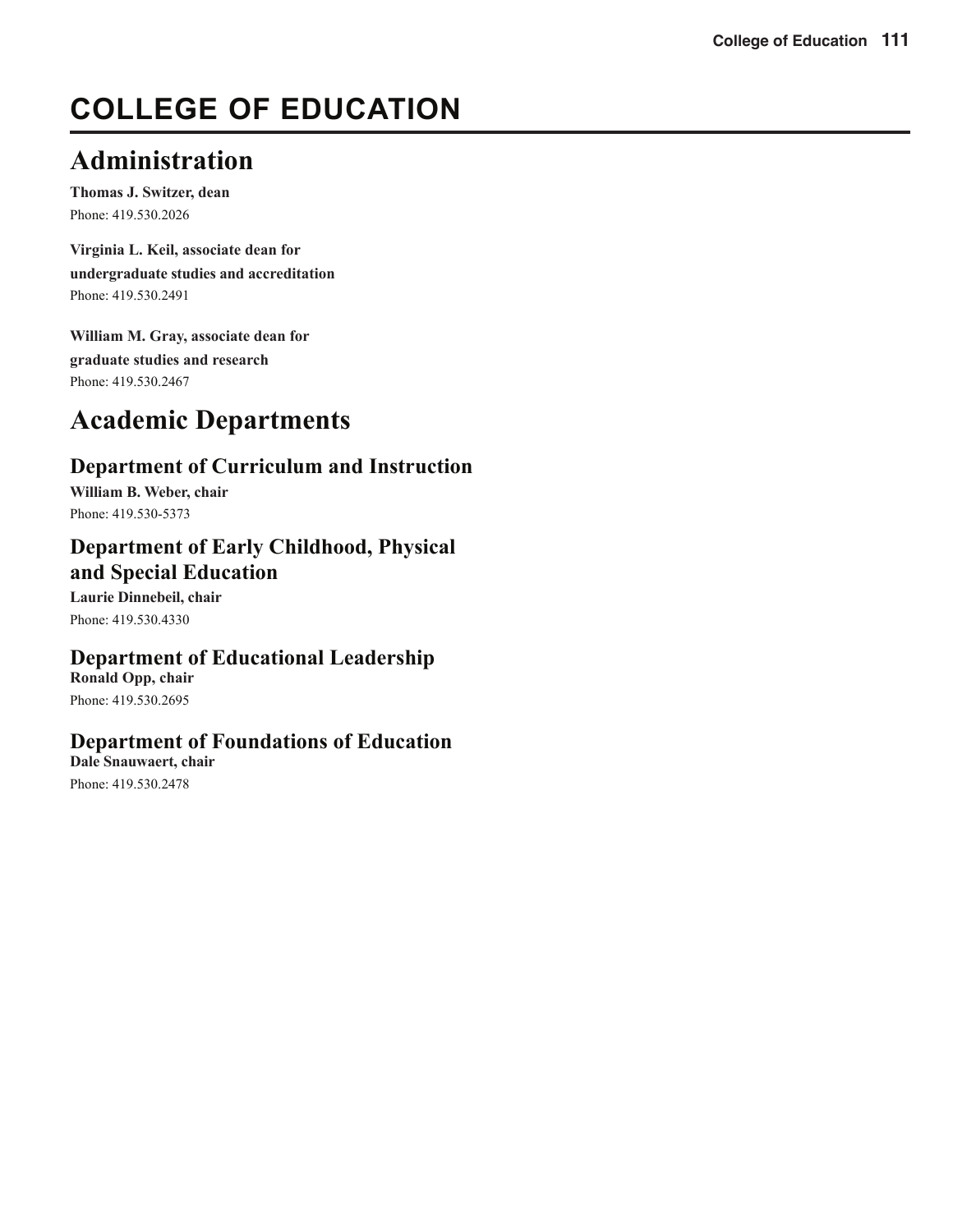# **COLLEGE OF EDUCATION**

# **Accreditation**

The teacher education programs at The University of Toledo are accredited by the National Council for the Accreditation of Teacher Education (NCATE) and approved by the Ohio Department of Education. They meet state of Ohio standards for licensure, standards of the respective national professional associations, and NCATE standards for program accreditation.

# **Undergraduate Programs**

The College of Education offers undergraduate and graduate teacher education programs to meet the 1998 Ohio Teacher Education and Licensure Standards for initial teacher licensure. In some cases, programs are offered in collaboration with the College of Arts and Sciences or the College of Health and Human Services. Programs in the department of music are accredited by the National Association of Schools of Music.

The following undergraduate programs are open to students seeking teacher licensure:

# **Early Childhood Education**

Ages 3-8/grades PreK-3 for children who are typically developing, at-risk and gifted, and who have mild/moderate educational needs.

# **Special Education (Intervention Specialist)**

Mild/moderate special needs: Ages 5-21/grades K-12 Moderate/intensive special needs: Ages 5-21/grades K-12 Visually impaired: Ages 3-21/grades PreK-12

# **Middle Childhood Education**

Ages 8-14/grades 4-9 with two of the following concentrations: Reading and language arts **Mathematics** Science

Social studies

# **Adolescent and Young Adult Education**

Ages 12-21/grades 7-12 in each of the following areas: Integrated language arts Integrated mathematics Integrated social studies Science (nine options)

# **Multiage Education**

Ages 3-21/grades PreK-12 in each of the following areas:

Visual arts Music Physical education Health Foreign languages (French, German and Spanish)

# **Career and Technical Education**

Ages 8 and older/grade 4 or higher in each of the following areas:

- Health careers education Industrial engineering systems
- Integrated business education

**Note:** Work experience options for vocational licensure also are available via a 24 credit hour program in agriculture, health careers, industrial engineering systems, family and consumer sciences, and business and marketing.

# **Computer/Technology Endorsement**

This endorsement may be earned as part of a baccalaureate program leading to initial teacher licensure.

# **Graduate Programs**

The College of Education also offers graduate programs for initial teacher licensure and for certification/licensure endorsement.

*Refer to the Graduate School section of this catalog for information on programs and policies specifically related to graduate students.* 

# **Degrees Offered**

The following undergraduate degrees are available to students in the College of Education and are conferred by The University of Toledo:

Bachelor of education Bachelor of arts in education Bachelor of science in education

The teacher education programs listed above may offer students the option of earning a bachelor of education degree and a bachelor of arts or bachelor of science degree from the College of Arts and Sciences. In this instance, special program conditions exist, and students must check with faculty advisers for specific course and program requirements.

Students who wish to pursue the bachelor of arts in education or bachelor of science in education degree must complete the following:

- 1. University core and other general education requirements of the College of Arts and Sciences and the College of Education.
- Major field requirements of the College of Arts and Sciences and the content major requirements as specified by the College of Education.
- 3. Professional education requirements.

Ordinarily, these programs exceed the 128 minimum credit hours required for bachelor's degrees and, therefore, take longer than four academic years (8 full-time equivalent semesters) to complete.

# **Admission Requirements**

Application for admission to the College of Education must be submitted to the Office of Undergraduate Admission. Requirements for admission to the University are discussed in the General Section of this catalog.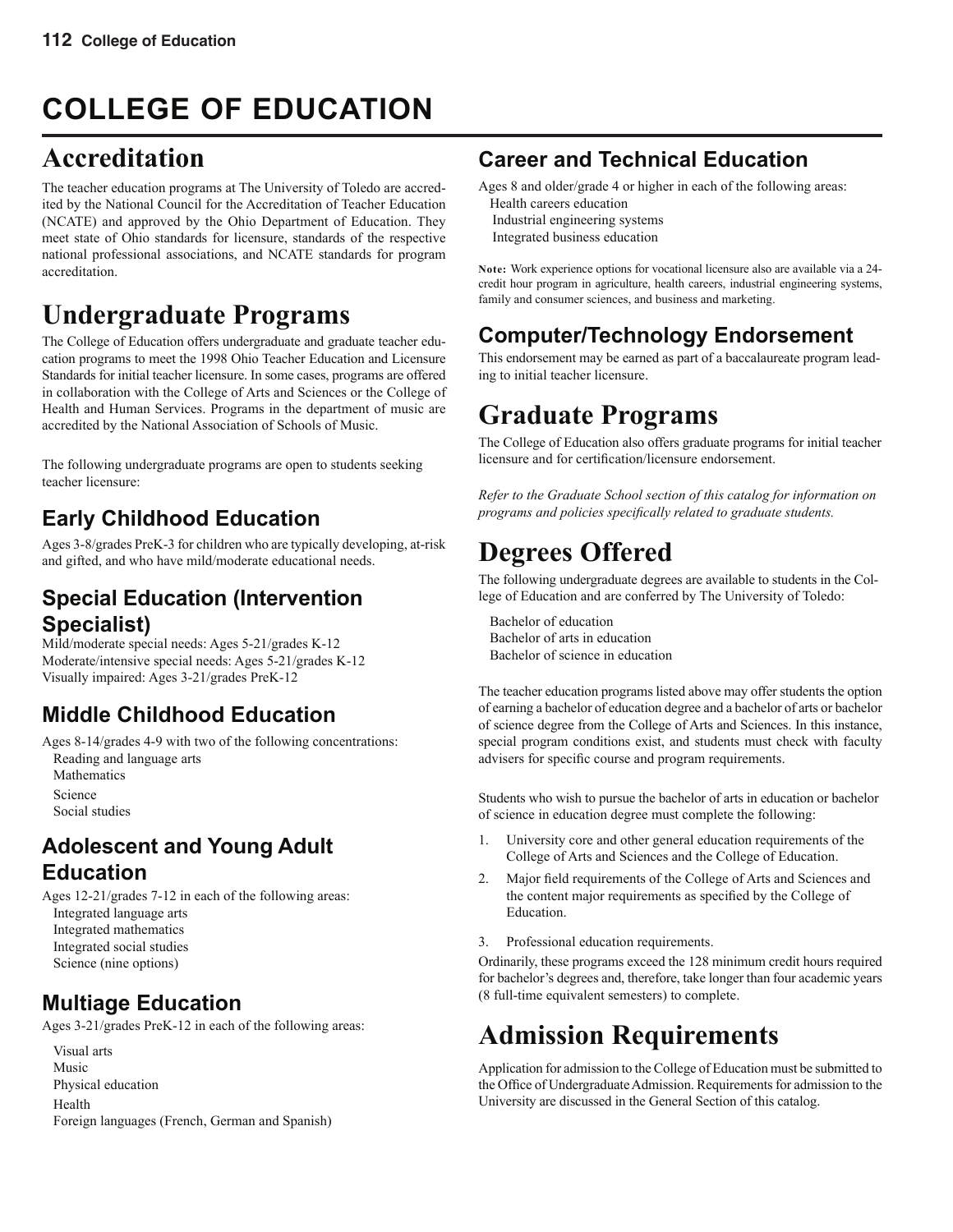**Note: Students who are eligible for initial admission to the college are not guaranteed admission to the professional education program**  in the junior year. All licensure programs have specific additional **requirements for admission to professional education.**

# **Readmission of Former Students**

Undergraduate students who discontinue course work for a period of at least one academic year (not including summer) must request readmission to the University. If students have taken any course work at another institution during the time they have been away from the University (other than transient status), they must complete a new application in the Office of Undergraduate Admission and meet transfer admission requirements.

**Students who have not taken course work for more than 12 months must comply with the college requirements at the time of readmission.** When seeking readmission, students whose grade point average (GPA) is below 2.0 can only be readmitted on approval of the associate dean. Students with a GPA of 2.0 or higher may seek readmission in the college office.

# **Admission of Transfer Students**

Students in good standing may transfer with the following minimum requirements from another college at The University of Toledo or from other accredited colleges and universities:

#### **Number of credit hours. Minimum required GPA**

| Less than 30 | 2.2 overall                            |
|--------------|----------------------------------------|
| 30-59        | 2.3 overall                            |
| 60 or more   | 2.7 overall and 2.7 in student's major |

Students wishing to transfer from another college on campus to the College of Education must not have been suspended prior to or during the semester in which the student initiates transfer proceedings. If suspended from another baccalaureate college, the student must fulfill requirements of the suspension policy of that college.

Students with satisfactory records from other accredited colleges and universities may enroll in the College of Education after review of official transcripts and admission into the college. After the transfer process has been completed, the student is notified of the allowed transfer credit.

# **Degree Requirements**

Candidates for degrees in the College of Education must complete a minimum of 128 undergraduate credit hours of course work. Students completing degree programs in teacher education must attain a minimum overall higher education GPA of 2.7, as well as maintain the same average in their teaching major and professional education courses prior to enrolling in internship/student teaching. The cumulative average includes all grades for credits earned, plus grades of IN and F and those acquired in repeated courses at The University of Toledo and at other institutions that the student attended.

Students may qualify for a second bachelor's degree in the College of Education by completing a minimum of 32 credit hours of additional residence course work and by satisfying the applicable bachelor's degree requirements and state requirements.

# **University Core Curriculum**

Students earning bachelor's or associate's degrees in all University colleges and programs are required to complete 27-30 credit hours of courses that comprise the University Core Curriculum. Those courses are distributed in the areas of English composition, mathematics, humanities/fine arts, social sciences, natural sciences and multicultural studies (see the General Section of this catalog for details). Some colleges and programs require courses in these areas over and above those required to fulfill University core requirements. The student's academic department or college office should be contacted for specific details.

# **Residence Requirement**

Students transferring from other institutions must earn at least 32 credit hours in the College of Education at The University of Toledo to be eligible for graduation and/or licensure.

Junior- and senior-level courses in professional education must be completed in residence for students completing teacher education programs.

# **Application for Graduation**

*Refer to the General Undergraduate Degree Requirements in the General Section of this Catalog for information.*

# **College Honors Programs**

The University Honors Program in the College of Education offers academically gifted students the opportunity to take especially challenging courses and to work closely with faculty to achieve personal goals. Honors courses are small and encourage advanced inquiry, reasoning and discussion. Special academic counseling, field experience mentoring, priority registration and research opportunities are additional features of the Honors Program.

# **Admission Criteria**

Admission to the University Honors Program normally requires a minimum high school GPA of 3.75 on a 4.0 scale, a minimum ACT composite score of 28, and application materials, which include an essay on an assigned topic, a personal resume and written recommendations. Interested students with ACT scores of 25 and GPAs of 3.5 are encouraged to apply and will be considered on a space-available basis.

# **Academic Requirements**

To remain in the college's Honors Program, students must maintain a minimum GPA of 3.0 and must continue to make adequate progress toward completing the program requirements.

# **Program Requirements**

To be eligible for the college's honors citation upon graduation, a student must:

- 1. Complete a minimum of 33 semester hours of honors course work, including six hours of Honors Readings Conference during the first year and two honors interdisciplinary seminars;
- 2. Submit a supervised honors thesis; and
- 3. Achieve a final GPA of 3.3.

**Note:** When honors sections of courses are not available, courses may be converted into honors courses by developing a l earning contract with the instructor. Forms are available in the college office or from the honors faculty adviser.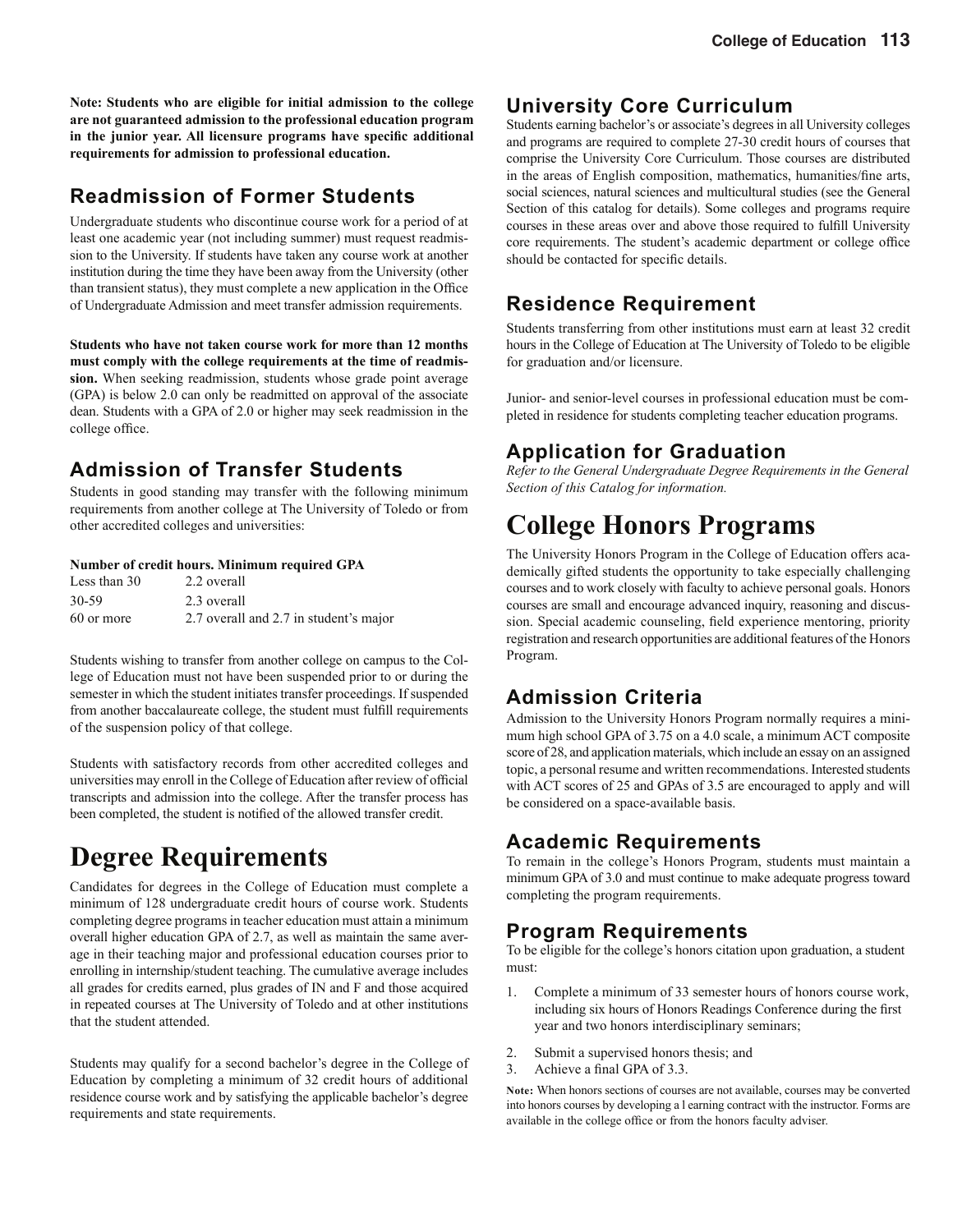# **General Academic Policies**

*Refer to the General Section of the Catalog for general academic policies that apply to all students.*

# **GPA Recalculation**

The College of Education will permit a maximum total of 12 credit hours of C-, D+, D- and/or F to be deleted. In order to have a grade deleted, a student needs to have retaken the course at the University of Toledo and achieved a grade of C or higher.

# **Academic Suspension**

Suspended students are dropped from The University of Toledo for a period of at least one semester. Refer to the General Section of the Catalog for the University policy on suspension.

Once the suspension is served, the student desiring readmission to the college must appeal in writing to the department chair at least three weeks prior to registration for the semester in which attendance is desired. Suspended students who are granted readmission must maintain the designated GPA for each semester thereafter. Students failing to meet these conditions are subject to academic dismissal. The dean's decision on dismissal is final.

A student suspended twice from the college will not be permitted to enroll in classes at the University for one full calendar year from the date of second suspension.

**Note:** Students are required to remove incomplete grades during suspension periods.

# **Dismissal**

Dismissed students are not eligible for readmission to the College of Education. A student may be dismissed for:

- 1. Failing to meet the conditions of readmission after suspension from the College of Education.
- 2. Demonstrating patterns of behavior that are inappropriate for students preparing for educational roles or for failing to meet the morals standard as defined by the state of Ohio.

Regulations for probation, suspension and dismissal apply to both full-time and part-time students. In all matters, the dean's decision is final.

# **Academic Honesty**

See the General Section of this Catalog for the specific policy.

# **Academic Grievances: Due Process**

Students have the responsibility and right to call to the attention of a professor any grade that the student believes to be in error. Such attention must follow the procedure described. **This procedure must be initiated within 60 days of the posting of the grade report.**

- 1. The student meets with the instructor to attempt to resolve the problem.
- 2. If the procedure in step 1 does not resolve the problem, the student may request intercession by the departmental chair. The chair attempts to resolve the problem, but the chair may not unilaterally change the grade.
- 3. Should the problem not be resolved at the department level, the

student may appeal in writing to the associate dean. This written document must specifically state the reasons for the appeal and the desired outcome. The student must meet with the associate dean to review and discuss the problem, but a decision will not be rendered here.

- 4. If the student wishes to continue the appeal, the written appeal will be submitted to the academic affairs committee.
- 5. The academic affairs committee will appoint an appeals subcommittee that will collect all data related to the appeal, in writing, and will interview the student and/or instructor, if necessary, to make a recommendation to the associate dean. All proceedings and deliberations of the committee will remain in confidence.
- 6. The appeals subcommittee will inform the chair of the college academic affairs committee of the recommendation.
- 7. The dean will make the final decision and will be responsible for informing all appropriate parties.
- 8. A further appeal can be taken by the faculty member or student to the University academic appeals committee.

Students who seek recourse for allegations relative to academic problems should consult the following sources: *University Policies and Procedures Manual, Student Handbook* and *The Student Teacher Handbook.* Graduate students should refer to the grievance policy of the Graduate School.

# **Teacher Education Programs**

# **Degree and Licensure Requirements**

Candidates for the bachelor of education degree in any of the professional education programs must complete a minimum of 128 credit hours of course work with a minimum cumulative GPA of 2.7 on a 4.0 scale. Students also must maintain a cumulative GPA of 2.7 or better in all professional education courses and in all teaching fields. The cumulative average includes all grades for credits earned plus grades of IN and F and those acquired in repeated courses at The University of Toledo and at other institutions that the student attended.

Undergraduate programs in the College of Education meet all University of Toledo requirements for the bachelor's degree. Some meet requirements for the B.Ed. and the B.A. or B.S. degree. They also meet all state of Ohio, national professional association and NCATE standards for program accreditation and initial professional licensure. Programs vary in length from a minimum of 128 hours (four years) to 217 hours (five and half years) as follows:

| Minimum           |            |
|-------------------|------------|
| <b>Credit</b>     | Equivalent |
| Hours             | Years      |
| DILLE DECOEF ONLY |            |

### **DUAL DEGREE ONLY**

| Adolescent and Young Adult Education |         |            |
|--------------------------------------|---------|------------|
| Integrated Language Arts             | 155-168 | 4 1/2      |
| <b>Integrated Mathematics</b>        | 151-154 | 41/2       |
| <b>Integrated Social Studies</b>     | 163-173 | $41/2 - 5$ |
| Science (nine options)               | 184-217 | $5 - 51/2$ |

### **DUAL OR SINGLE DEGREE**

#### **Dual Degree Option**

| Middle Childhood Education | 153-178 | $5 - 51/2$ |
|----------------------------|---------|------------|
|                            |         |            |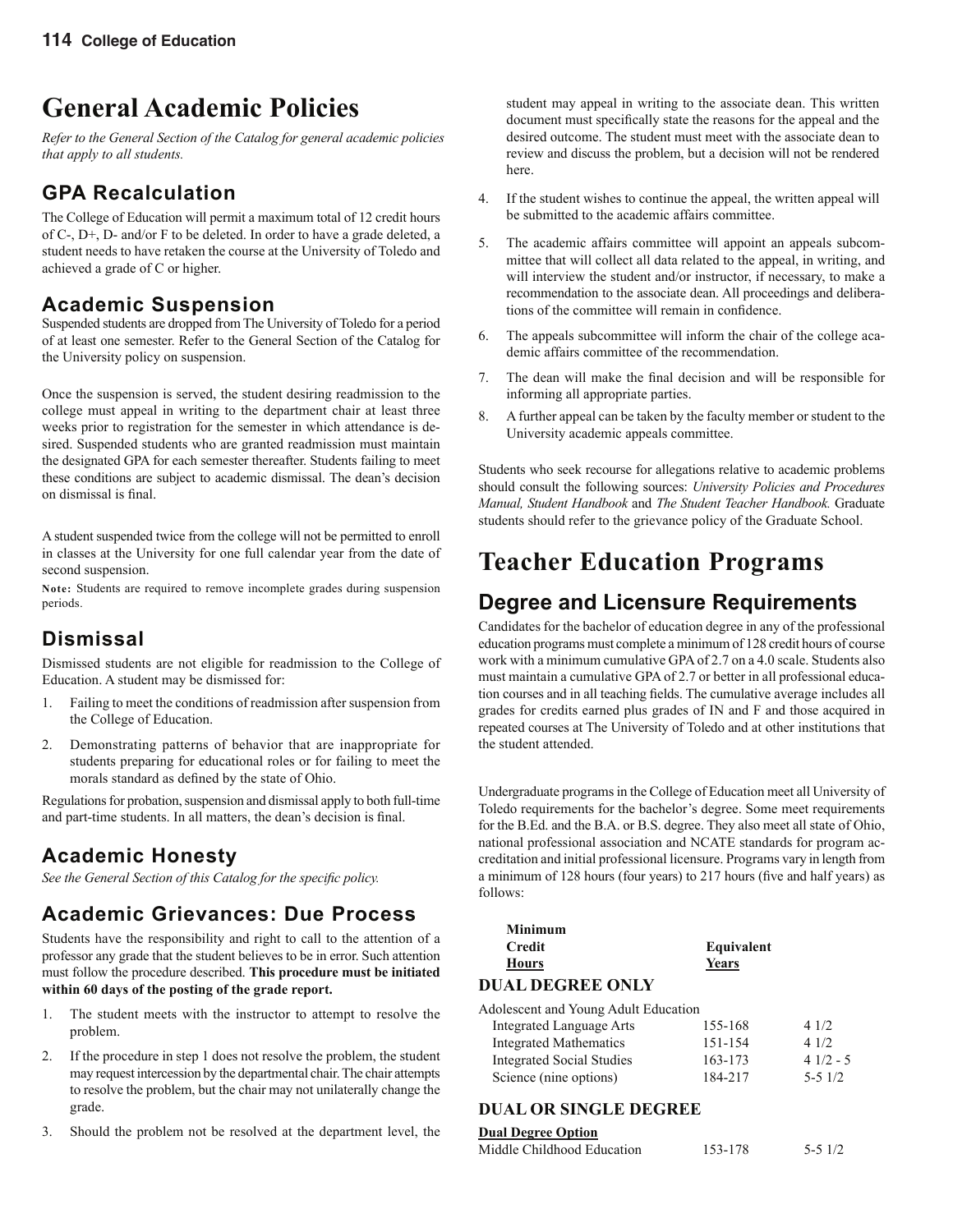| Multiage Education:                   |         |          |
|---------------------------------------|---------|----------|
| Foreign Languages (French,            |         |          |
| German or Spanish)                    | 151     | 4 1/2    |
| Health Education 148+                 |         | 5        |
| Physical Education                    | $148+$  | 5        |
| <b>Single Degree Option</b>           |         |          |
| Middle Childhood Education            | 137-144 | $41/2-5$ |
| Multiage Education:                   |         |          |
| Foreign Languages (French,            |         |          |
| German or Spanish)                    | 131     | 4        |
| <b>Health Education</b>               | 128     | 4        |
| Physical Education                    | 128     | 4        |
| Special Educ. Intervention Specialist | 136-151 | 4-5      |
| <b>SINGLE DEGREE ONLY</b>             |         |          |

| Early Childhood Education       | $132*$  | 41/2        |
|---------------------------------|---------|-------------|
| <b>Integrated Language Arts</b> | 129-139 | 4           |
| Sciences                        | 135-170 | $4 - 4$ 1/2 |
| Multiage Education:             |         |             |
| Music Education                 | 134-140 | $4 - 4$ 1/2 |
| <b>Visual Arts Education</b>    |         |             |
|                                 | 131-138 |             |

\* Students who satisfy one of the two multicultural requirements with one course that simultaneously fulfills a second area of the core will graduate with 129 hours.

Students who successfully complete all college degree requirements, student teaching/internship and licensure exams will be recommended for a two-year provisional teaching license in Ohio. For additional information on licensure requirements, students should inquire in the college.

The above policy reflects not only college action, but also the requirements of NCATE. **In addition, the State of Ohio requires students to submit fi ngerprinting cards to the Bureau of Criminal Investigation before a professional license will be issued.**

# **Criteria and Procedures for Admission to Professional Education**

To be eligible for advanced professional admission to a teacher licensure program, a student must demonstrate:

Current enrollment in the College of Education;

**Note:** Students should apply for admission to professional education no later than the fifth semester of full-time enrollment. Students in the respective licensure programs should apply while enrolled in the following respective courses:

| <b>Early Childhood Education</b>                        | CIEC 3200 Philosophy and<br>Practices                   |
|---------------------------------------------------------|---------------------------------------------------------|
| <b>Special Education</b>                                | SPED 4240 Teaching Reading<br>& Literacy: Special Needs |
| <b>Middle Childhood Education</b>                       | CI 3240 Best Practices in<br>Middle Level Education     |
| <b>Adolescent &amp; Young Adult</b><br><b>Education</b> | CI 3900 A&YA Linking<br>Seminar <sub>3</sub>            |
| <b>Visual Art Education, Music</b>                      | EDP 3200 Applied Psychol-<br>ogy for Teaching Education |

| <b>Physical Education</b>          | PED 2950 Intro to Teaching PE |
|------------------------------------|-------------------------------|
| <b>Health Education</b>            | HEAL 2900 Linking Seminar     |
| <b>HEAL 2000</b>                   |                               |
| <b>Foreign Languages Education</b> | CI 2980 Foreign Language      |
|                                    | Linking Seminar 2             |

**Career and Technical Education** *See program director*

- 2. Completion of a minimum of 48 credit hours of approved course work, including required linking seminars and 12 hours in residence;
- 3. Cumulative GPA (for transfer students, a higher education GPA) of at least 2.7;
- 4. Mastery of reading, writing and mathematics skills as evidenced by minimum scores on PRAXIS I skills tests as follows:

|                 |     | WRITTEN COMPUTER ADAPTED |
|-----------------|-----|--------------------------|
| Mathematics 172 |     | 172                      |
| Reading         | 172 | 172                      |
| Writing         | 172 | 172                      |

**Note:** PRAXIS I should be taken no later than the student's third semester of full-time enrollment.

- 5. Acceptable progress in arts and science licensure content courses or published criteria;
- 6. Prior experience with appropriate populations in schools and agencies based on satisfactory completion of introductory courses/seminars, letters of support and/or portfolios;
- 7. Effective communication and interpersonal skills based on early experiences, introductory course/seminar(s), ratings from professionals in the field and/or interview ratings;
- 8. Verification of good moral character as stipulated by the state of Ohio. Students will not be allowed to continue in a teacher education major or participate in a field experience if they have pleaded guilty to, have been found guilty of, or have been convicted of the following: any felony; any violation of section 2907.07 of the Revised Code; any offense as defined in section 2901.01 of the Revised Code; any offense as defined in section 2913.01 of the Revised Code; or any drug abuse offense as defined in section 2905.01 of the Revised Code that is not a minor misdemeanor; or any substantively comparable ordinance of a municipal corporation or of another state. Students in teacher education licensure programs who are negatively affected by the state of Ohio laws as stated in the Revised Code should contact the associate dean for undergraduate studies and accreditation for assistance; and
- 9. Completion of additional published program admission criteria, if any.

Each licensure program will determine those eligible for advanced professional admission. Students will apply for and be notified of admission to professional education after a minimum of 48 to 72 credit hours of completed program course work. Students not admitted may reapply when identified deficiencies have been corrected.

**IMPORTANT:** Each undergraduate licensure program will establish a set of guidelines and procedures that students seeking admission to professional education will follow. Students should contact the department chair, adviser or department secretary for assistance.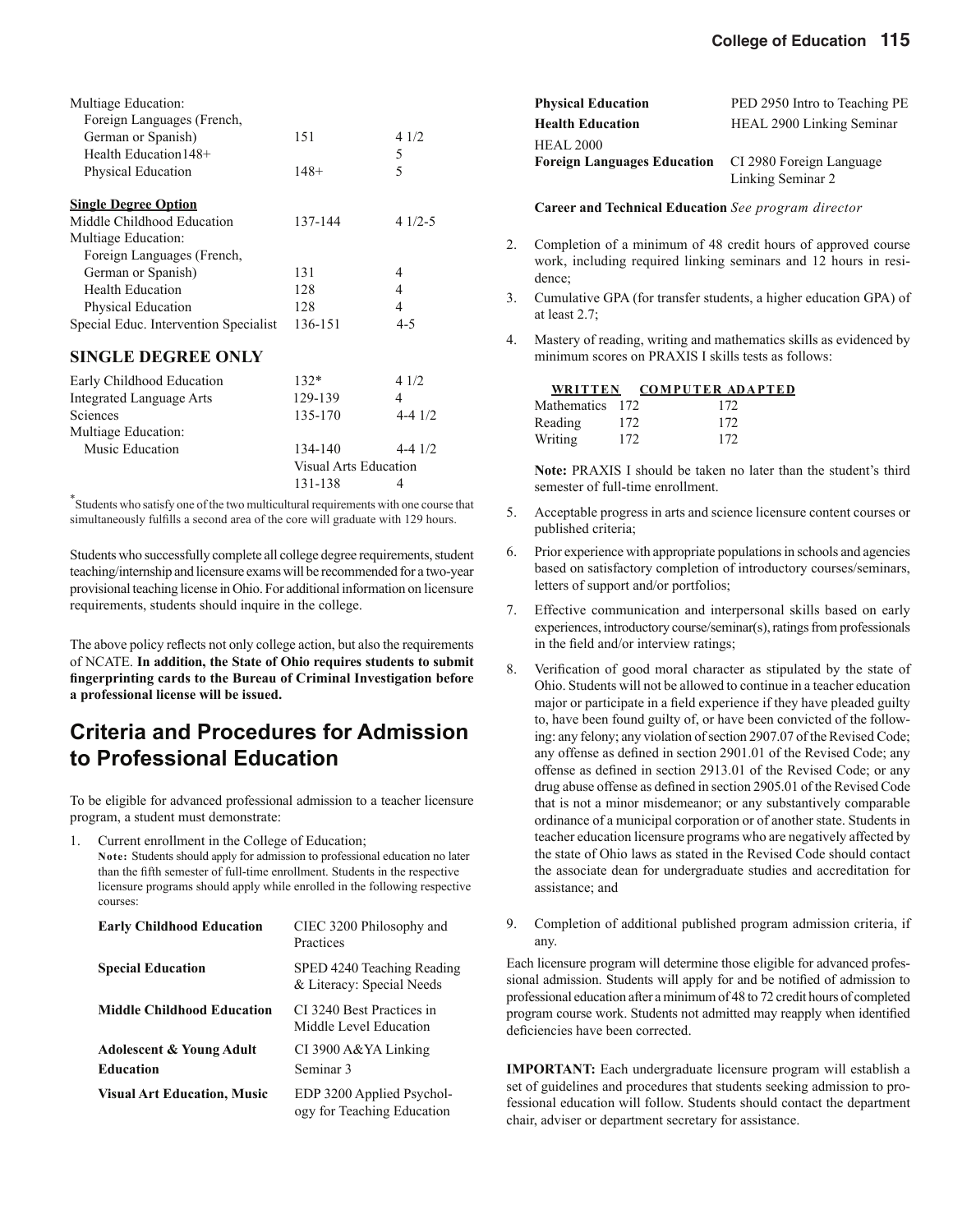# **Academic Requirements**

Students must maintain the required GPA (as outlined in the admission criteria) and complete satisfactorily the professional education courses and field experiences with a grade of  $C$  or above in each in order to maintain full admission status.

# **Students with Transfer Credit**

Transfer students are required to complete all course work at The University of Toledo with a minimum of a 2.7 GPA overall, in professional education, and in all teaching fields. In addition, they must meet all requirements for admission to the professional education programs as outlined above. The GPA standards are for The University of Toledo course work, as well as for all other college course work attempted.

Transfer students must complete a minimum of 12 credit hours at The University of Toledo and must complete a minimum total of 48 credit hours of course work before applying for admission to professional education. Students are responsible for initiating this application.

# **Field/Clinical Experiences**

Students who intend to be teachers can expect to spend extensive amounts of time in schools and community agencies as they progress through required professional courses and internship experiences. Introductory courses and exploratory seminars offered to students in the preteacher education program may include field experiences. Students may be required to assemble portfolio evidence of experience as they progress through their programs. Students must submit to a background check and fingerprinting.

# **Student Teaching/Internship Require-**

# **ments**

To qualify for an assignment in student teaching/internship, a student must satisfy the following requirements:

- 1. Full admission to professional education;
- 2. Completion of a minimum of 100 credit hours;
- 3. Completion of 90 percent of the course work in the major area(s) of study;
- 4. Completion of all required prerequisite professional education courses including methods course(s) and satisfactory completion of all field experiences;
- 5. A minimum GPA of 2.7 in major(s)/licensure area(s), professional education, University of Toledo GPA, and overall as determined by the overall higher education GPA; and
- 6. Meeting Ohio's good moral character requirement.

# **Admission to Student Teaching/Internships**

Admission to student teaching/internships will be determined by program faculty in cooperation with the college Office of Student Field Experiences. Students submit applications for student teaching/internships to the Office of Student Field Experience. Applications must be submitted one year in advance.

Each student's credentials are reviewed and a preliminary recommendation is made. Final approval will not be granted until all course work and grades are reviewed during the semester immediately preceding the internship. A student must meet all minimum criteria and be approved by the departmental committee in order to begin student teaching/internship.

# **Student Teaching/Internship Assignments**

The staff of the Office of Student Field Experiences make the assignment in keeping with the best learning situation for the individual student. Student teaching/internship is not offered in the summer, because it is not possible for students to complete the equivalent requirement.

# **Licensure**

# **Licensure Tests**

All students completing a teacher education licensure program are required to complete a series of licensure tests. These tests are required by the Ohio State Department of Education and NCATE. The required tests are listed below.

- **1. Preprofessional Skills Test (Praxis I)** Students are required to take the Praxis I and successfully pass all sections prior to full admission to professional education. It is recommended this test be taken between completion of 32 and 64 credit hours of course work, either at a designated on-campus site or at a local testing center. Students are responsible for all test fees. Students may be permitted to retake one or more sections of the test and must pay all fees. Before retaking a test, a student should consult with an academic adviser for remedial assistance.
- **2. Praxis II** The state of Ohio has adopted a series of licensure tests that all teacher education students must satisfactorily complete in order to be recommended for licensure. Tests are required in professional education and the subject content area(s). Students are required to register for these exams and to pay all testing fees. Information about tests, testing dates and location, test preparation, and passing scores may be found in the departmental offices and in the college office.
- **3. Other A**ssessment instruments will be used throughout the program to gauge students and to provide information on the quality of the program.

# **Recommendation for Licensure**

Licensure to teach in the fields selected is made only upon the recommendation of the dean of the College of Education. The dean will recommend licensure to the Ohio State Department of Education only in the teaching fields in which the student meets all requirements as defined in this catalog.

# **Academic Program Requirements**

The following program descriptions provide a general outline of each major program. **Program check sheets are available in the College of Education office and provide specific individual course requirements and options for each major.** Students should use the appropriate check sheet to keep a record of completion of the respective program requirements.

For all single degree programs, the student must complete 128 to 161 total hours. With dual degree programs, all students must complete 148 to 217 total hours. Students should see an adviser for additional information on specific program requirements.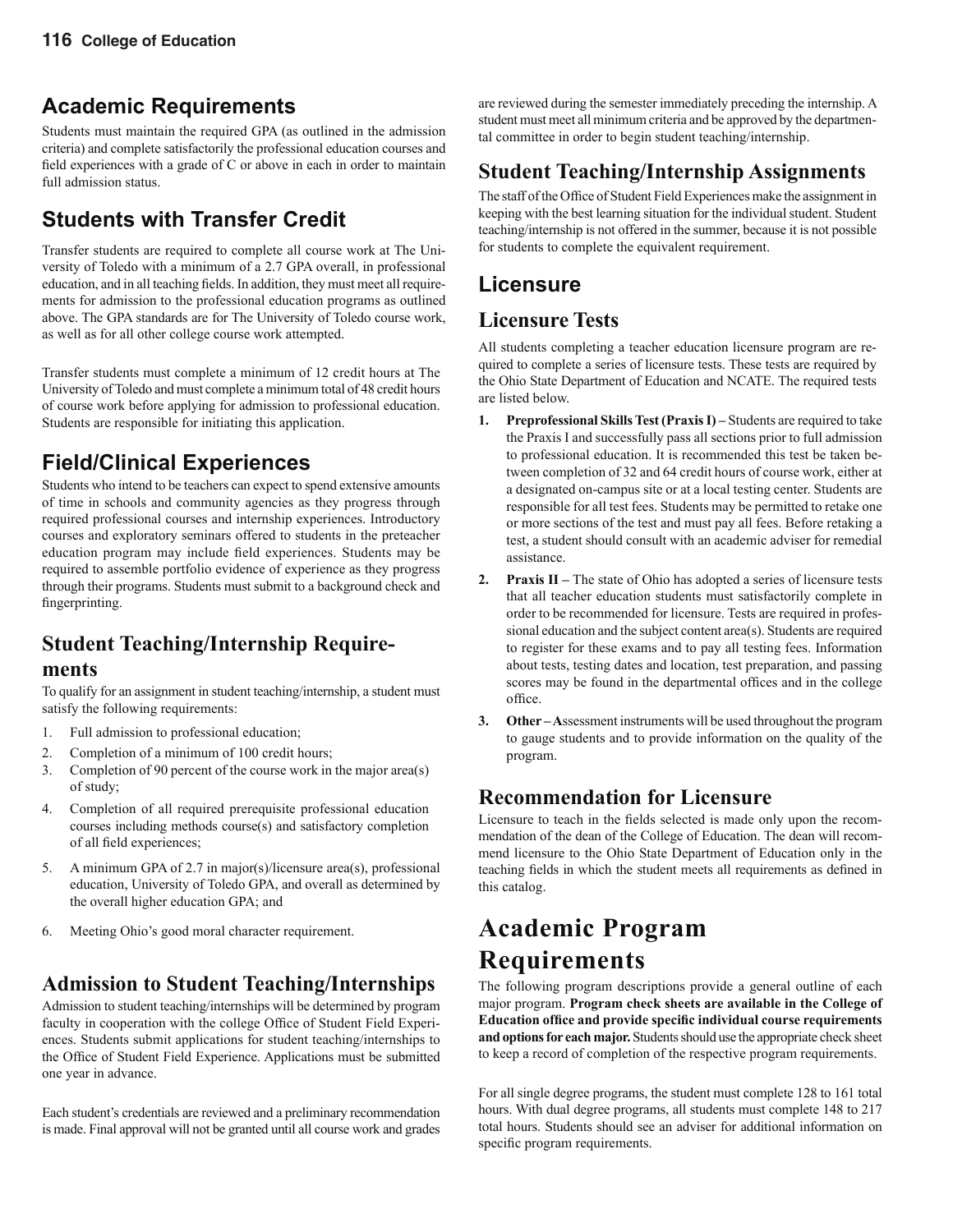# **Early Childhood Education**

The early childhood education programs prepare students to work with children who are typically developing, at-risk, gifted and mild-moderate special needs infants, toddlers, preschoolers, kindergartners and primary students in a variety of settings (ages 3-8/grades PreK-3).

## **University Core and General Education: 36 hours minimum**

### **Preprofessional Education: 18 hours**

(Must be completed prior to making application for professional standing)

ETPT 2020 CIEC 3200 EDP 3210 SPED 4010 TSOC 3000 CI 4980

(See adviser for sequencing)

### **Cognate Courses: 9 hours**

(Must be completed before the final three semesters of the program – professional standing not required)

| MED   | $3030**$                                           |  |
|-------|----------------------------------------------------|--|
|       |                                                    |  |
| AED   | 3100                                               |  |
| PED   | 2450                                               |  |
| HEAL. | 3100                                               |  |
|       | **Has a prerequisite of MHS 2200 or comparable evr |  |

Has a prerequisite of MUS 2200 or comparable experience.

### **Area of Concentration (minimum 15 hours)**

**Mathematics (16 hours)**

MATH 1830, 1850, 2600, 2620 and 3440 CI 4550

#### **Science (16 hours)**

**Life Science** BIOL 1120 EEES 2150 and 2160

**Select courses from each of the following areas: Chemistry/Physics** CHEM 1120 or NASC 1100 and 1110

#### **Earth/Space Science**

EEES 1010 and 1020 or ASTR 1010 and 2050

#### **Social Studies (15 hours)**

HIST 2010 and 2020 CI 4710 PSC 1200 GEPL 4040 (alternatives for PSC 1200 and GEPL 4040) ECON 1010 ANTH 2800 PSY 3010

#### **Language Arts (15 hours)**

ENGL 2760, 3150, 3790 and 4090 ENGL 2720 or 2730

# **Cohort Semesters: 60 hours (final four semesters in the program)**

Professional standing required – students must register for all courses listed under each cohort semester.

CIEC 3350, 3380, 4480, 4070, 4550, 4560, 4750, 4930, 4900 and 4340

CI 3430, 3460, 4980 and 4510

GIFT 4100

SPED 4080

**\*Must be in the same section**

**Important Reminders:**

**A background check must be completed during CIEC 3200 in order to take CIEC 4340. Praxis I must be successfully completed before admission to professional education. A minimum 2.7 GPA must be achieved before admission to professional education.**

**Please see your academic adviser prior to applying for professional education. After being admitted to the upper division, you will be assigned a faculty adviser. It is important that you meet with your faculty adviser once you've been accepted to professional education.**

**Praxis II should be taken during Cohort III and should be successfully completed to be recommended for licensure.**

# **Special Education (Intervention Specialist)**

Programs in special education prepare preservice baccalaureate students for initial teacher licensure as intervention specialists. These specialists work with students ages 5-21/grades K-12) with mild/moderate or moderate/intensive educational needs. These include children and youth with specific learning disabilities, mental retardation, autism, physical and health impairments, attention deficit and hyperactivity disorders, emotional disturbance, and communication and language difficulties. Graduates also may be prepared to work with students (ages 3-21/grades PreK-12) with vision impairment. Preparation for early intervention special education and adult services occur at the graduate level. Majors in this program are prepared to teach in a variety of settings where services are provided to students requiring specialized interventions to experience success in the education environment.

# **University Core and General Education: 30 hours minimum**

### **Additional Requirements: 42 hours**

English (above Comp II) Foreign Language (must take one area – sign language accepted) Humanities/Fine Arts Social Science AED 4140 BIOL 2020 (subject to change, see advisor) CI 3430 HEAL 4400

### **Preprofessional Education: 12 hours**

(Must be completed prior to submitting an application for professional standing.)

ETPT 2020

SPED 2040, 2910, 3130 and 4240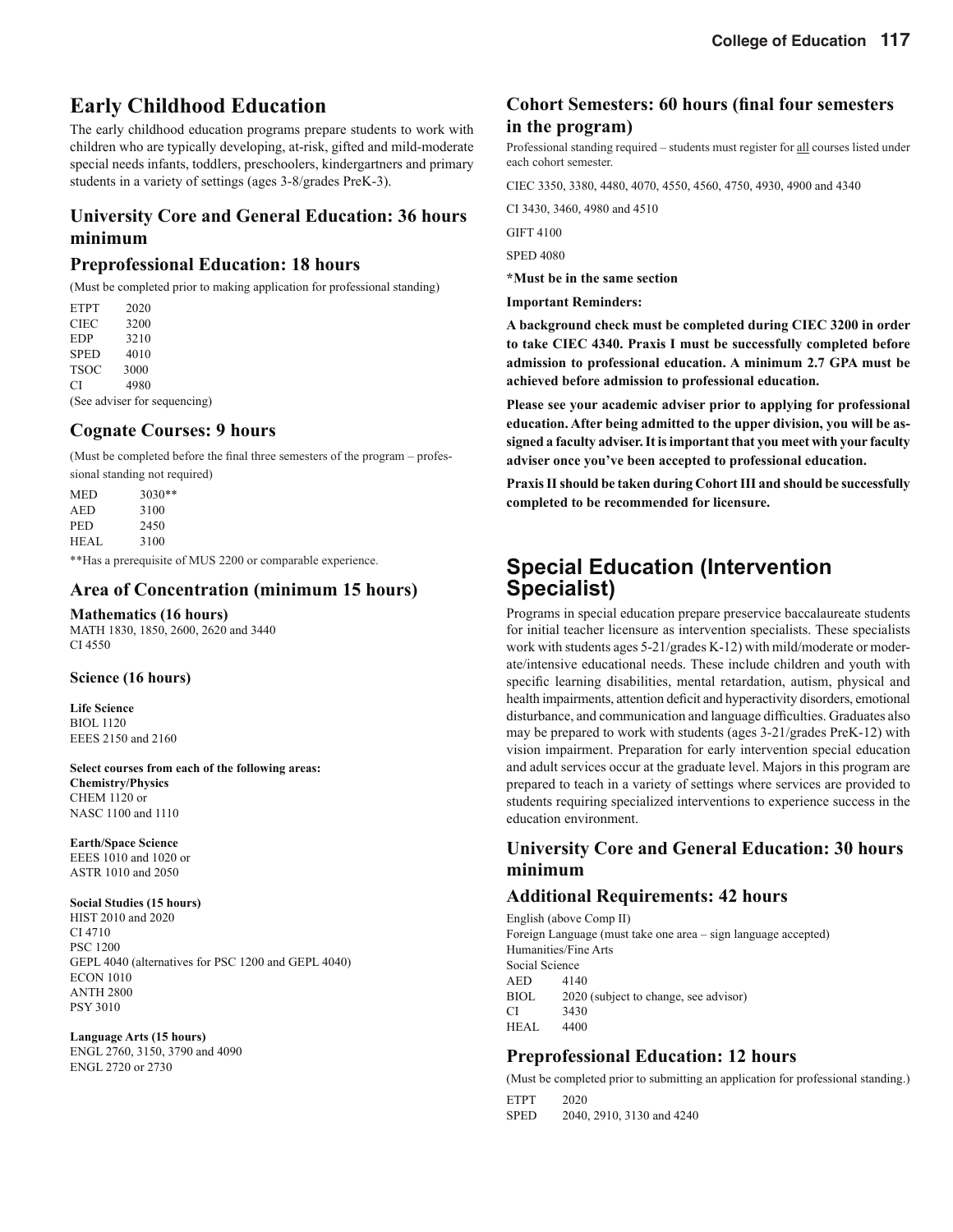Students must complete the PRAXIS I exam and receive the minimum score of 172 in each area, as required by the College of Education, and complete 48 hours with a 2.7 GPA or higher.

## **Professional Education: 38 hours**

EDP 3280 and 3290 SPED 4060, 4110, 4250, 4260 and 4340 TSOC 3000

**Final Semester/Senior Year (concurrent enrollment):** SPED 4930 and 4600

## **Options: Select one of the following:**

**Mild-Moderate Intervention Specialist: 11 hours** 

CI 4000 and 4010 SPED 4100 and 4370

#### **Moderate-Intensive Intervention Specialist: 13 hours**

SLP 4440(see adviser) SPED 3670, 4120 and 4130

**Vision Intervention Specialist: 26 hours**

CI 4000 and 4010 SPED 3850, 3860, 4100, 4800, 4810, 4870 and 4880

# **School Speech-Language Pathology**

Licensure in speech-language pathology requires completion of a master's degree, both for school and clinical practice. The undergraduate program provides a significant portion of the total baccalaureate-master's preparation program. Students interested in this program should consult the departmental chair or undergraduate dean in the College of Health and Human Services.

# **Middle Childhood Education**

The middle childhood education program prepares students to teach elementary middle grade, middle school and junior high students in two licensure areas to be chosen from the following: reading and language arts, mathematics, social studies, and/or science (ages 8-14/grades 4-9).

# **Single Degree: B.Ed.**

# **University Core and General Education: 27 hours minimum**

# **Preprofessional Education 11 hours**

CI 1900 ETPT 2020 **Select one from the four below** CI 2930, 2940, 2950 and 2960

CI 3240: 001 or: 002 and 3440

# **Professional Education: 54 hours**

Select the **two** methods courses that correspond to your licensure areas from the list below: CI 4250, 4260, 4270 and 4280, Co-req field CI 4290 Integration CI 4000

CI 4010

CI 4400, 4470, 4480, 4930 and 4990 AED/MED 4230 HEAL 4400 CMHS 4580 EDP 3240 SPED 4030 TSOC 3000

### **Licensure Areas: Select two**

Students will concentrate in two licensure areas and will complete course work in each area. Up to four hours also can be used to fulfill the core curriculum from each concentration area.

#### **Mathematics: 26 hours**

MATH 1830, 1840, 2600, 2620, 3440, 3510 and 3920

CI 4550

#### **Reading and Language Arts: 25 hours**

ENGL 3150, 2760, 2730, 2720, 3790 and 4090

CI 4320 and 4360

**Science: 29 hours minimum Life Sciences** BIOL 1120

EEES 2150 and 2160 **Chemistry**

CHEM 1120

# **Physics**

NASC 1100 and 1110 or

PHYS 1750

### **Earth/Space Science**

ASTR 1010

EEES 1010, 1020 and 2400

GEPL 3540

### **Social Studies: 27 hours**

#### **Related Content Area**

ECON 1010

PSC 1200

PSC 1710

GEPL 3050

**Economics (select one course from the following)** ECON 1150 and 1200 **Behavioral Sciences (select one course from each of the following disciplines)** ANTH 1020 and 2800 SOC 1010, 1750, 2100 and 2640 PSY 1010, 2500 and 3200 **U.S. History (select two from the following)** HIST 2010, 2020, 2340, 3310, 4430 and 3600

**European History (select one from the following)** HIST 1010, 1020 and 4100

# **Dual Degree: B.Ed. and B.A.**

Students wishing to earn the bachelor of arts degree with a major in general studies may do so by completing all the requirements outlined above and, in addition, complete the following: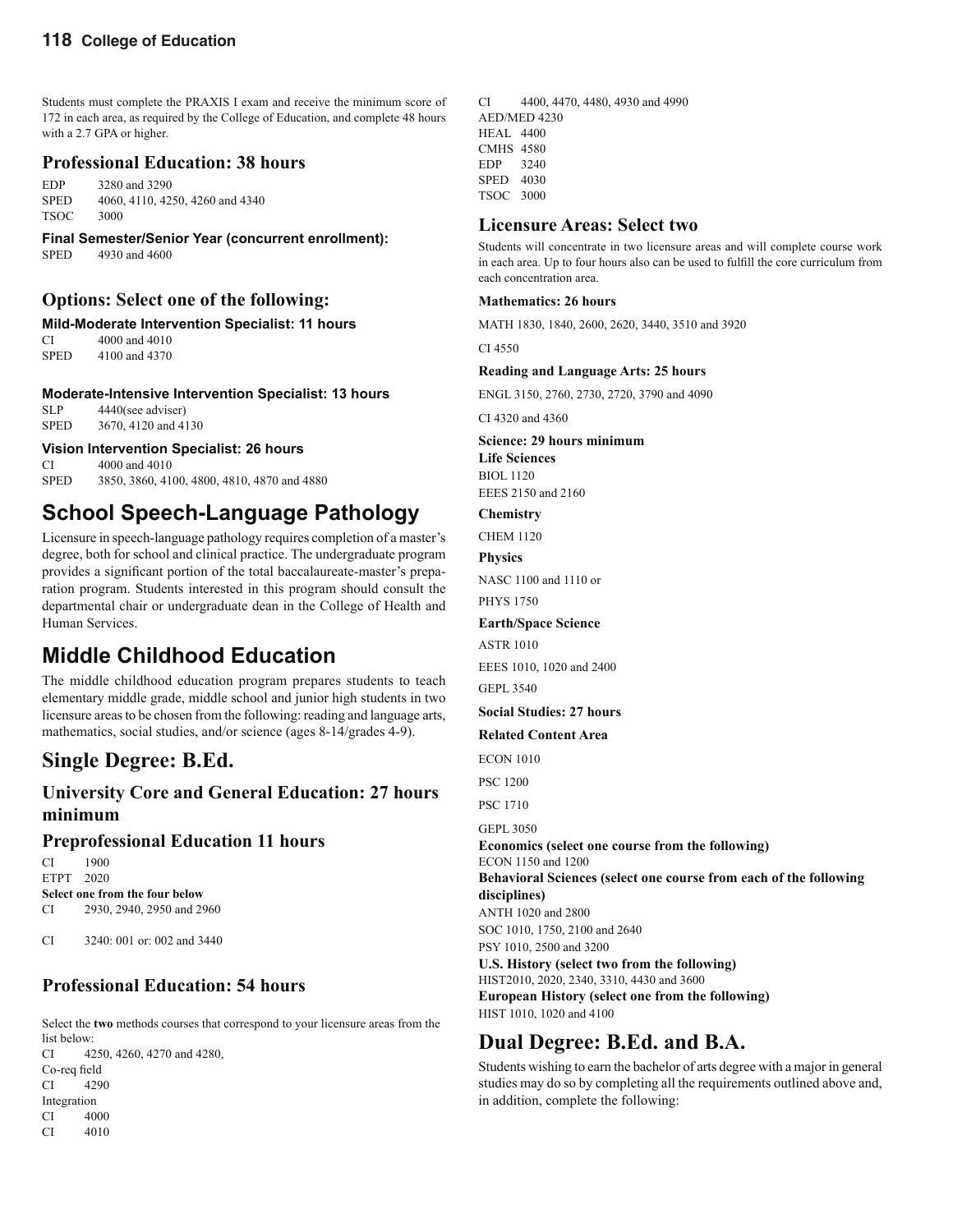# **Additional General Education**

Foreign Language 1110 Foreign Language 1120 **or** 1500 Foreign Language 2140 Foreign Language 2150 Humanities/Fine Arts Natural Science Social Science

Students are required to complete **two** "Writing Across the Curriculum" courses, **at least one** of which must be completed within the **student's licensure areas**, and **no more than one** may be taken to fulfill the Uni**versity Core Curriculum**. These courses are designated by the letters 'WAC' appearing after the course title in the Schedule of Classes, e.g., GEPL 2030 Cultural Geography - WAC.

Please visit your adviser in the College of Arts and Sciences; only he/she can approve the course work necessary to fulfill the requirements for the bachelor of arts degree.

# **Adolescent and Young Adult Education**

The adolescent program prepares students to teach junior high and high school students, grades 7-12, in a single academic area – integrated language arts, integrated mathematics, integrated social studies, or one of nine science options.

Dual-degree adolescent and young adult programs lead to the bachelor of education degree and to the appropriate bachelor of arts or bachelor of science degree:

- Integrated language arts B.Ed. and B.A., English with a concentration in general literature or writing
- Integrated mathematics B.Ed. and B.A., mathematics
- Integrated social studies B.Ed. and B.A., history
- Sciences B.Ed. And B.S., biology, chemistry, geology or physics

Single Degree adolescent and young adult programs leading to the bachelor of education degree:

- Integrated language arts
- **Sciences**

# **Dual Degree Programs (B.Ed. and B.A. or B.S.)**

### **University Core and General Education: 33 hours**

### **Additional General Education: 23-29 hours**

Foreign Language 1110 Foreign Language 1120 **or** 1500 Foreign Language 2140 Foreign Language 2150 Humanities/Fine Arts Natural Science Social Science

### **WAC: 6 hours (Select two courses)**

Students are required to complete two "Writing Across the Curriculum" (WAC) courses. Courses vary from year-to-year and are listed on the registrar's Web site. Courses also can be selected in consultation with the arts and sciences adviser. One course **must** be from your content area and the other course in content or out.

### **Preprofessional Education: 6 hours**

CI 1910, 2970 and 3900 ETPT 2020

# **Integrated Language Arts**

### **Professional Education: 46 hours**

- CI 3240:003 or :004 and CI 3110
- CI 4130, 4150 and 4190
- CI 4320
- CI 4490
- CI  $4910$  and  $4930$ <br>CI  $4440$ CI 4440
- EDP 3250
- SPED 4020
- TSOC 3000

## **Content Area with General Literature Concentration: 47-48 hours**

|                               | ENGL 2010, 3150, 3750, 3770, 3790, 3810, 4090, 4100, 4400 to 4460, 4500 to |  |
|-------------------------------|----------------------------------------------------------------------------|--|
|                               |                                                                            |  |
| COMM                          | 3830                                                                       |  |
| COMM                          | 4110                                                                       |  |
| Choose one of the following:  |                                                                            |  |
| COMM 2100, 2150, 2600 or 3610 |                                                                            |  |
|                               |                                                                            |  |

# **Writing Concentration Option: 6 additional hours**

Choose two: ENGL 3010, 3050, 3800, 4030, 4070 or 4080

# **Integrated Mathematics**

### **Professional Education: 46 hours**

- CI 3240:003 or: 004 and CI 3100
- CI 4130 CI 4160 and 4190
- CI 4490
- 
- CI 4550<br>CI 4570 CI 4570, 4910 and 4930
- EDP 3250
- SPED 4020
- TSOC 3000

# **Mathematics Content: 41-42 hours**

MATH 1780 MATH 1830 or 1850 MATH 1840 or 1860 MATH 1890 MATH 2850 MATH 3190 MATH 3320 or 4330 MATH 3610 or 4680 MATH 3860 MATH 3200, 3440, 3450, 3510, 4300 and 4380

Note: At least three mathematics courses must be taken at the 4000 level. At least one class must be taken with Maple, or students should take MATH 1780 separately.

# **Integrated Social Studies**

# **Professional Education: 43 hours**

- CI 3420:003 or :004 and CI 3110<br>CI 4130
- CI 4130
- CI 4180 and 4190
- CI 4490
- CI 4720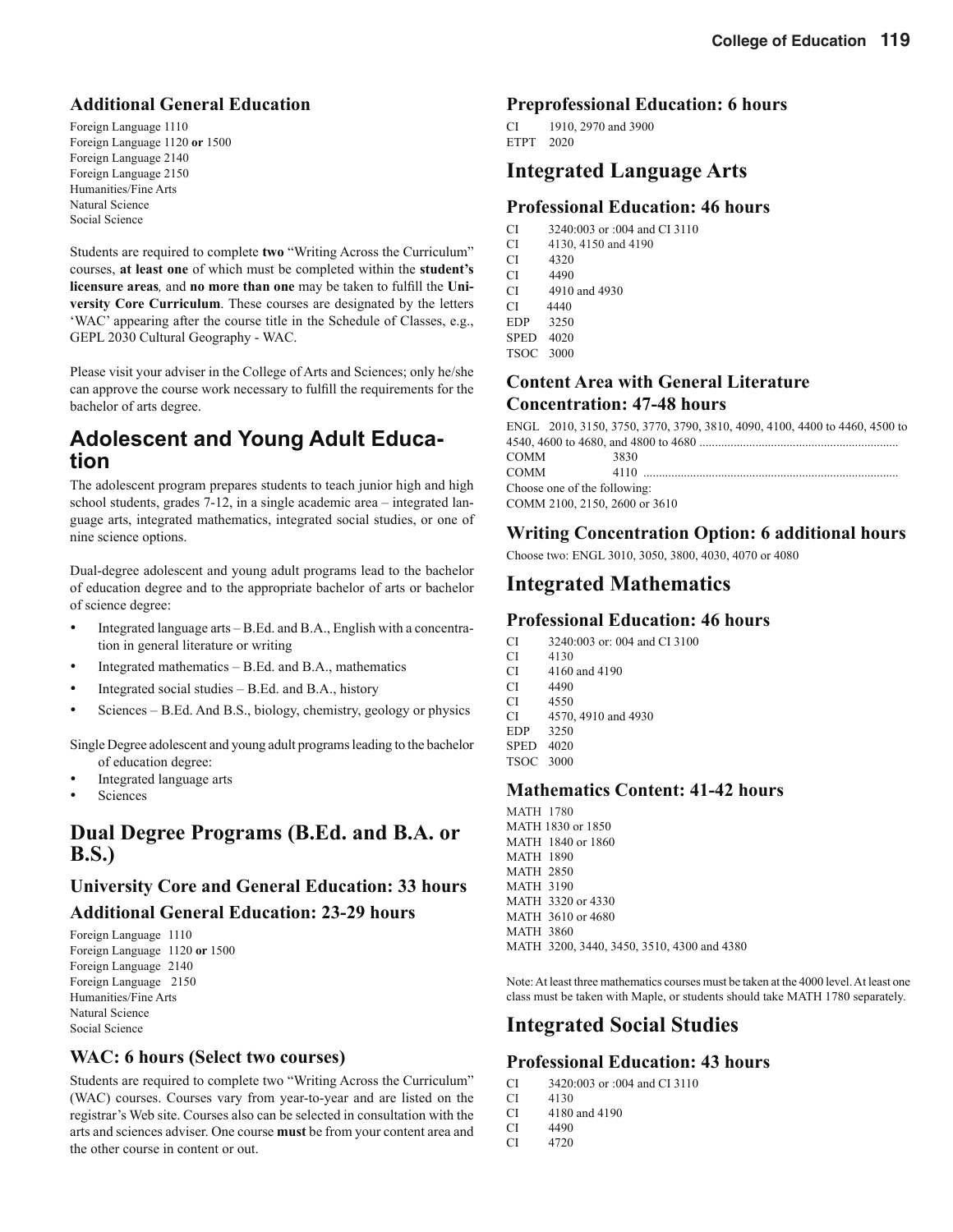CI 4910 and 4930 EDP 3250 SPED 4020 TSOC 3000

# **Social Studies Content: 33 hours**

HIST 2000, 3780 and 4680 **Select two:**  HIST 3260, 3280, 3290, 3310, 3410, 3600, 4200 and 4230 **Select three:**  HIST 3100, 3530, 4040, 4080, 4090, 4100, 4150, 4170, 4500, 4510, 4320 and 4760 **Select three:** HIST 3210, 3550, 3630, 3640, 4470, 4420 and 4740

### **Related Social Sciences Content: 24 hours**

ECON 1150 and 1200 PSC 1200<br>PSC 1710 1710 or 2620 PSC 3250 or 3420 Select nine hours of course work from the following \*\*\*ANTH \*\*\*GEPL \*\*\*SOC \*\*\*Select from 3000 to 4000 level

# **Sciences**

Students should select one option from the nine listed.

## **Professional Education: 43 hours**

CI 3240: 003 or :004 and CI 3110

CI 4130<br>CI 4170 CI 4170 and 4190

CI 4490

CI 4680

- CI 4910 and 4930
- EDP 3250 SPED 4020

TSOC 3000

# **Earth Science Education Option**

### **Science Content**

**Geology Content: 39 hours** EEES 1010, 1020, 2100, 2210, 2220, 2500, 3200, 3320, 4000, 4010, 4610, 4650 and 4920

#### **Related Science/Math Content: 35-36 hours**

CHEM 1230, 1240 and 1280 GEPL 2980, 3540 and 3550 PHYS 2070 and 2080 OR PHYS 2130 and 2140 MATH 1830 and 1840 OR MATH 1850 and 1860

**Additional Science Content: 9 hours** ASTR 1010 and 2050 BIOL 2150 and 2160 OR BIOL 2170 and 2180

# **Life Science Education Option**

#### **Science Content**

**Biology Content: 39-41 hours** BIOL 2150, 2160, 2170, 2180, 3010, 3030, 3050, 3070 and 4700

**Select two of the following:** BIOL 3020, 3040, 4040, 4060, 4080, 4320, 4640 and 4690 or EEES 3060 **Select one of the following:** BIOL 3410 or 3420 **Select 9 hours of biology 3000-4000 level courses**

#### **Related Science/Math Content: 40-41 hours** CHEM 1230, 1240, 1280, 1290, 2410, 2420, 2460 and 3510 CHEM 2470 or 2490 PHYS 2070 and 2080 OR PHYS 2130 and 2140

MATH 1830 and 1840 OR MATH 1850 and 1860 ASTR 1010 and 2050 EEES 1010 and 1020

## **Life Science/Chemistry Option**

#### **Science Content**

#### **Biology Content: 39-41 hours**

BIOL 2150, 2560, 2170, 2180, 3010, 3030, 3070 and 4700 EEES 3050 **Select two of the following:**  BIOL 3020, 3040, 4040, 4060, 4080, 4320, 4640 and 4690 or EEES 3060 BIOL 3410 or 3420 **Select 9 hours of biology 3000-4000 level courses**

#### **Chemistry Requirements: 24 hours**

CHEM 1230, 1240, 1280, 1290, 2410, 2420, 2460, 2470, 3510 and 3710

### **Related Science/Math Content: 17-18 hours**

PHYS 2070 and 2080 OR PHYS 2130 and 2140 MATH 1830 and 1840 OR MATH 1850 and 1860

### **Additional Science Content: 8 hours**

ASTR 1010 and 2050 EEES 1010 and 1020

# **Life Science/Earth Science Option**

### **Science Content**

**Biology Content: 39-41 hours**

BIOL 2150, 2160, 2170, 2180, 3010, 3030, 3070 and 4700 EEES 3050 **Select two of the following:** BIOL 3020, 3040, 4040, 4060, 4080, 4320, 4640 and 4690 or EEES 3060 BIOL 3410 OR 3420 **Select 9 hours of biology 3000-4000 level courses**

#### **Geology Content: 27 hours**

EEES 1010, 1020 ,2210, 2220, 2500, 3200 and 3320 **Select 9 hours from the following:** EEES 3320, 4010, 4220, 4240, 4250, 4430, 4450 or 4650

#### **Related Science/Math Content: 41-42 hours**

CHEM 1230, 1240, 1280, 1290, 2410, 2420, 2460 and 2470 GEPL 3540 and 3550 PHYS 2070 and 2080 or PHYS 2130 and 2140 MATH 1830 and 1840 or MATH 1850 and 1860

### **Life Science/Physics Education Option**

### **Science Content**

**Biology Content: 39-41 hours**  BIOL 2150, 2160, 2170, 2180, 3010, 3030, 3070 and 4700 EEES 3050 **Select two of the following:** BIOL 3020, 3040, 4040, 4060, 4080, 4320, 4640 and 4690 or EEES 3060 BIOL 3410 and 3420 **Select 9 hours of biology 3000-4000 level courses**

**Physics Content: 26 hours** PHYS 1910, 2100, 2130, 2140, 3180, 3310, 3320, 4580 and 4780

**Related Science/Math Content: 35 hours**

CHEM 1230, 1240, 1280, 1290, 2410, 2420 and 2460

MATH 1830 and 1840 or 1850 and 1860

MATH 2850, 1890 and 3860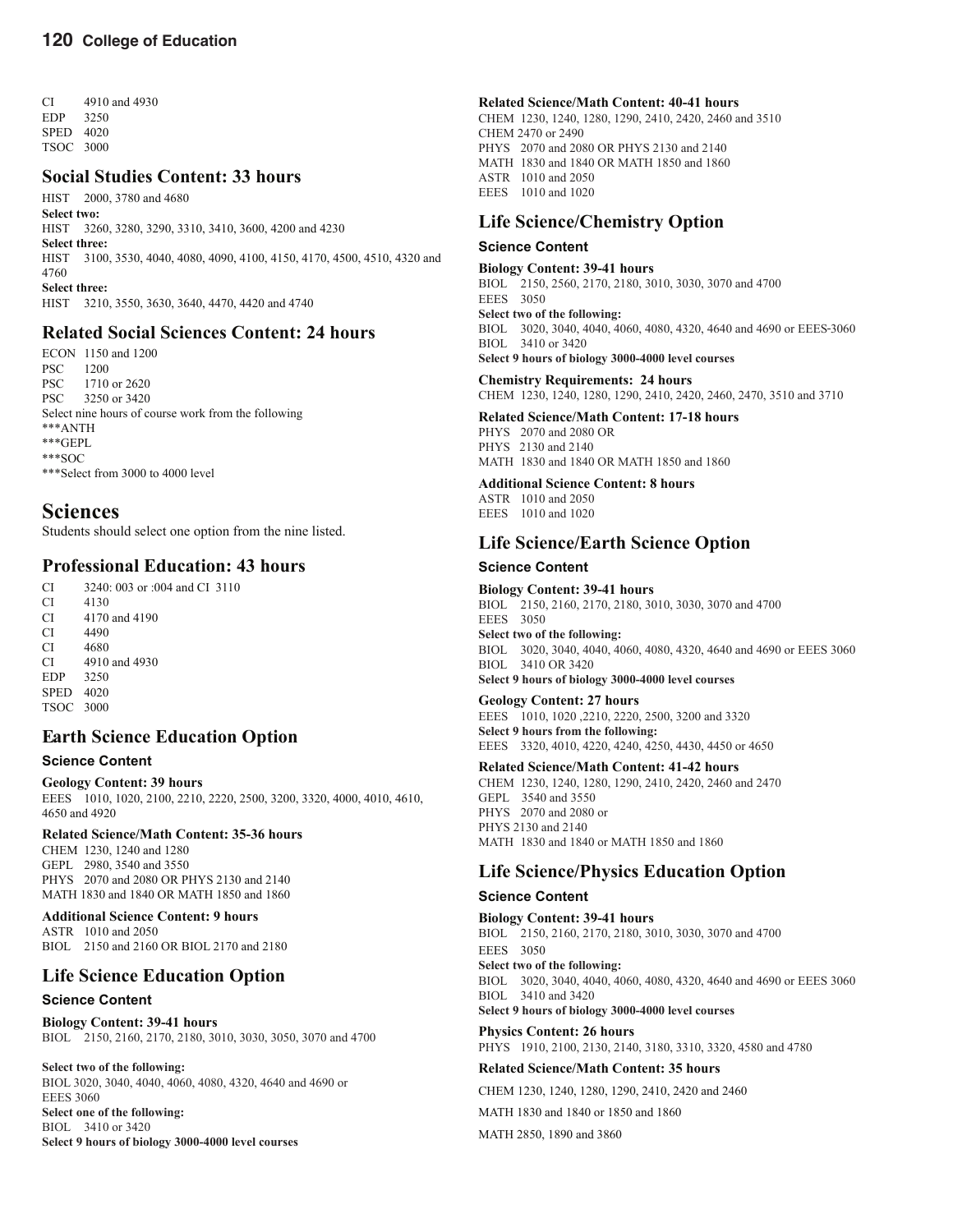**Additional Science Content: 8 hours** ASTR 1010 and 2050 EEES 1010 and 1020

## **Earth Science/Chemistry Education Option**

#### **Science Content**

#### **Geology Content: 39 hours**

EEES 1010, 1020, 2100, 2210, 2220, 2500, 3200, 3320, 4000, 4010, 4610, 4650 and 4920

**Chemistry Requirements: 23 hours** CHEM 1230, 1240, 1280, 1290, 2410, 2420, 2460, 2470, 3730 and 3860

#### **Related Science/Math Content: 28 hours**

PHYS 2130 and 2140 GEPL 3540 and 3550 MATH 1830 and 1840 or MATH 1850 and 1860 MATH 2850

#### **Additional Science Content: 9 hours**

ASTR 1010 and 2050 BIOL 2150 and 2160 or BIOL 2170 and 2180

### **Earth Science/Physics Education Option**

#### **Science Content**

**Geology Content: 39 hours** EEES 1010, 1020, 2100, 2210, 2220, 2500, 3200, 3320, 4000, 4010, 4610, 4650 and 4920

#### **Physics Content: 26 hours**

PHYS 1910, 2100, 2130 and 2140 PHYS 4580 or 4780

#### **Related Science/Math Content: 27 hours**

CHEM 1230, 1240, 1280 and 1290 GEPL 3540 and 3550 MATH 1830 and 1840 or MATH 1850 and 1860 MATH 2850, 1890 and 3860

#### **Additional Science Content: 9 hours**

ASTR 1010 and 2050 BIOL 2150 and 2160 or BIOL 2170 and 2180

### **Physics/Chemistry Education Option**

#### **Science Content**

**Physics Content: 38 hours** PHYS 1910, 2130, 2140, 2100, 3180, 3310, 3320, 3410, 4210, 4230 and 4310 PHYS 4580 or 4780

**Chemistry Content: 23 hours** CHEM 1230, 1240, 1280, 1290, 2410, 2420, 2460, 2470, 3730 and 3860

#### **Related Math Content: 18 hours**

MATH 1830 and 1840 or MATH 1850 and 1860

#### **Additional Science Content: 13 hours**

ASTR 1010 and 2050 BIOL 2150 and 2160 or BIOL 2170 and 2180, EEES 1010 and 1020

### **Chemistry/Physics Education Option**

#### **Science Content**

**Chemistry Content: 44 hours** CHEM 1230, 1240, 1280, 1290, 2410, 2420, 2480, 2490, 3310, 3360, 3510, 3610, 3730, 3740, 3860, 3870, 4300 and 4880

#### **Physics Content: 26 hours**

PHYS 1910, 2130, 2140, 2100, 3180, 3310 and 3320 PHYS 4580 or 4780

**Related Math Content: 18 hours** MATH 1850, 1860, 2850, 1890 and 3860

**Additional Science Content: 13 hours** ASTR 1010 and 2050 BIOL 2150 and 2160 or BIOL 2170 and 2180 EEES 1010 and 1020

# **Single Degree Programs (B.Ed)**

### **Sciences**

#### **Students should choose one from the five listed:**

**Pre-Professional Education: 6 hours** CI, 1910, 2970 and 3900 ETPT 2020

#### **Professional Education: 44 hours**

- EDP 3250 SPED 4020 TSOC 3000 CI 3240: 003 or: 004 and CI 3110 CI 4490 CI 4130, 4170 and 4190 CI 4680
- CI 4910 and 4930

### **Integrated Science Option Core Science: Complete all six areas**

**Life Science Course: 14 hours**

EEES 2150, 2160, 3050 and 3060 BIOL 2170 and 2180

**Chemistry Core: 14 hours** CHEM 1230, 1240, 1280, 1290, 2410 and 2460

**Physics Core: 12 hours** PHYS 2070, 2080 and 2100

#### **Earth and Space Science Core: 11 hours** ASTR 2010

EEES 2100 and 1020 GEPL 3540

### **Science Core: 7 hours**

PHYS/BIOL 1340 EEES 1130 and 1140

**Mathematics Core: 11 hours** MATH 1830, 1840 and 2600

#### **Advanced Science: Select one area of four**

**Advanced Life Science: 14 hours** BIOL 3010, 3030 and 3040 or 3020, 3070 and 4150 EEES 4150

**Advanced Chemistry: 13 hours** CHEM 2420, 2470, 3510, 3710 and 3720

**Advanced Physics: 17 hours** PHYS 1910, 3180, 3310, 3320, 3410 and 3610

**Advanced Earth and Space Science: 21 hours** ASTR 2020, 2330 and 2340 EEES 2220, 2400, 3100 and 4000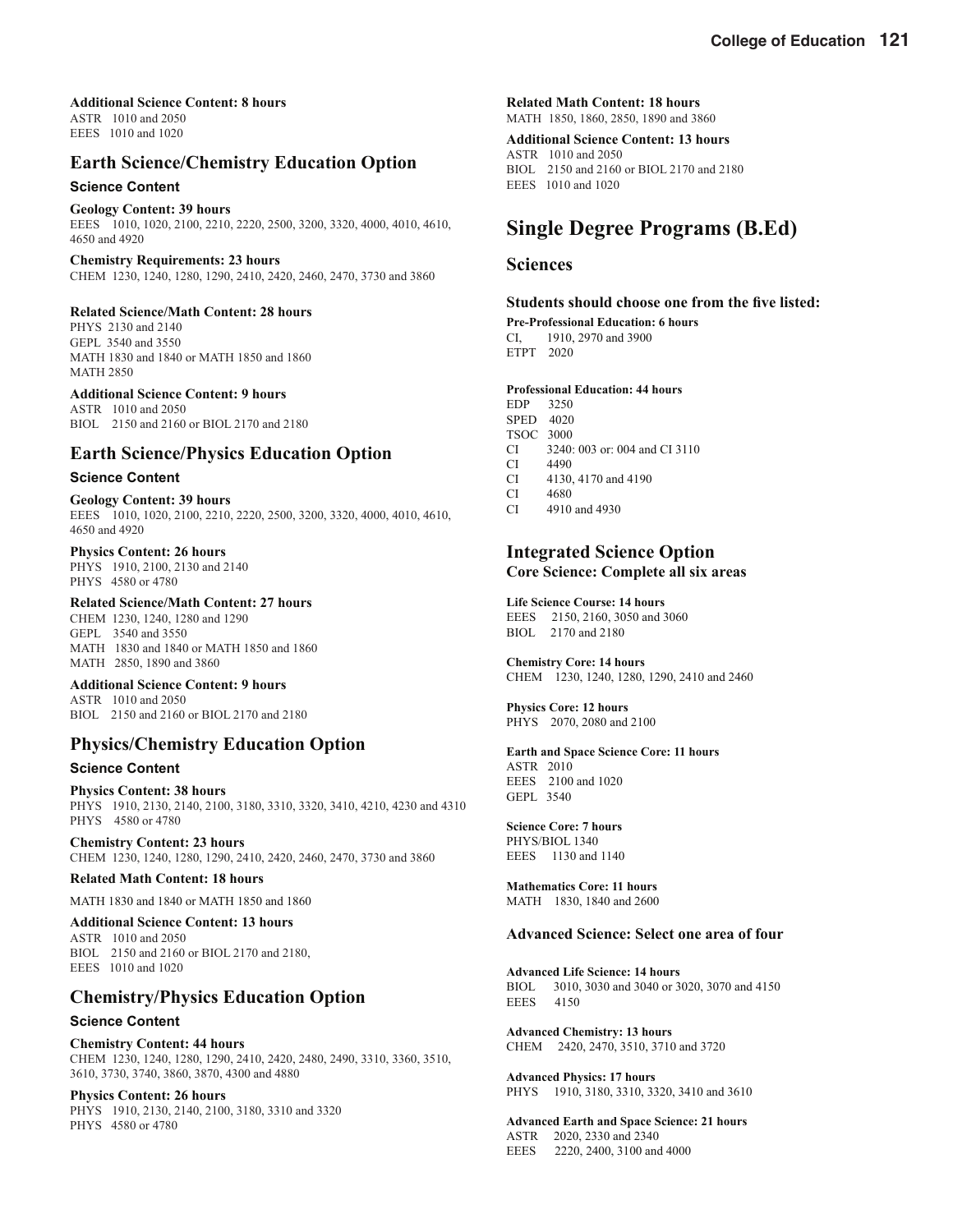### **Life Science Option**

**Life Science: 28 hours** EEES 2150, 2160, 3050 and 3060 BIOL 2170 and 2180

**Advanced Life Science: 14 hours** BIOL 3010, 3030, 3040, 3020, 3070 and 4150 EEES 4150

**Science Core: 7 hours** PHYS/BIOL 1340 EEES 1130 and 1140

**Mathematics Core: 10 hours** MATH 1750, 1760 and 2600

**Second Core Area: Select one area of three Chemistry (recommended)** CHEM 1230, 1240, 1280, 1290, 2410 and 2460

**Physics: 12 hours (MATH 1850/1860 required)** PHYS 2070, 2080 and 2100

**Earth and Space Science: 11 hours** ASTR 2010 EEES 2100 and 1020 GEPL 3540

#### **Supporting Area: Select two areas not previously selected**

**Physics: 3 hours** PHYS 1320

**Earth and Space Science: 6 hours** ASTR 2010 GEPL 3540

**Chemistry: 8 hours** CHEM 1230 CHEM 1240

# **Earth and Space Science Option**

**Earth Space Science: 32 hours** ASTR 2010 EEES 2100 and 1020 GEPL 3540

**Advanced Earth and Space Science** ASTR 2020, 2330 and 2340 EEES 2220, 2400, 3100 and 4000

**Science Core: 7 hours** PHYS/BIOL 1340 EEES 1130 and 1140

**Mathematics Core: 10 hours** MATH 1750, 1760 and 2600

#### **Second Core Area: Select one area of three**

**Chemistry (recommended)** CHEM 1230, 1240, 1280, 1290, 2410 and 2460

**Physics: 12 hours (MATH 1850/1860 required)** PHYS 2070, 2080 and 2100

**Life Science: 14 hours** EEES 2150, 2160, 3050 and 3060 BIOL 2170 and 2180

#### **Supporting Area: Select two areas not previously selected**

**Chemistry: 3 hours** CHEM 1100

**Physics: 3 hours** PHYS 1320

**Life Science: 3 hours** BIOL 1120

### **Chemistry Option Science Content**

**Core Chemistry: 27 hours** CHEM 1230, 1240, 1280, 1290, 2140 and 2460

**Advanced Chemistry** CHEM 2420, 2470, 3510, 3710 and 3720

**Science Core: 7 hours** PHYS/BIOL 1340 EEES 1130 and 1140

**Mathematics Core: 10 hours** MATH 1750, 1760 and 2600

#### **Second Core Area: Select one area of three**

**Physics: 12 hours (MATH 1850/1860 required)** Recommended PHYS 2070, 2080 and 2100

#### **Earth and Space Science: 6 hours** ASTR 2010 GEPL 3540

**Life Science: 3 hours** BIOL 1120

#### **Physics Option Science Content**

**Physics: 29 hours Core Physics** PHYS 2070, 2080 and 2100

**Advanced Physics** PHYS 1910, 3180, 3310, 3320, 3410 and 3610

**Science Core: 7 hours** PHYS/BIOL 1340 EEES 1130 and 1140

**Mathematics Core: 10 hours** MATH 1750, 1760 and 2600

#### **Second Core Area: Select one area of three**

**Earth and Space Science: 11 hours Recommended** ASTR 2010, 2100 and 1020 GEPL 3540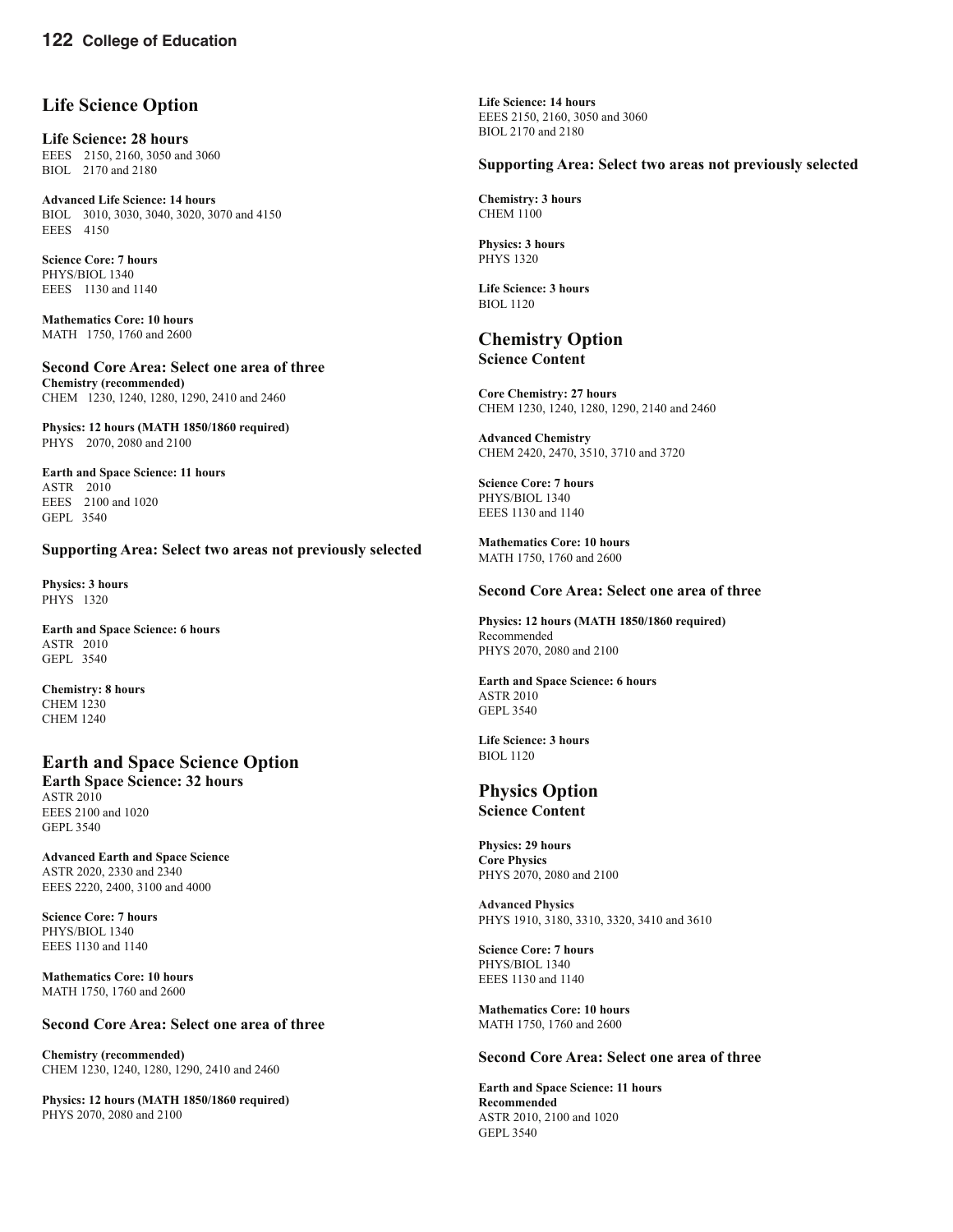**Chemistry: 14 hours** CHEM 1230, 1240, 1280, 1290, 2410 and 2460

**Life Science: 14 hours** EEES 2150, 2160, 3050 and 3060 BIOL 2170 and 2180

#### **Supporting Area: Select two areas not previously selected**

**Earth and Space Science: 6 hours** ASTR 2010 GEPL 3540

**Chemistry: 3 hours** CHEM 1100

**Life Science: 3 hours BIOL 1120** 

# **Integrated Language Arts**

# **Pre-professional Education: 6 hours**

CI 1910, 2970 and 3900 ETPT 2020

#### **Professional Education: 49 hours**

CI 3240:003 or: 004 and CI 3110 CI 4130 CI 4150 and 4190 CI 4320 CI 4440 CI 4490 EDP 3250 SPED 4020 TSOC 3000 CI 4910 and 4930 3000-4000 level education elective

#### **Language Arts Content 41-44 hours**

ENGL 2010 2740, 2760, 3150, 3770, 3790, 3810 and 4090

Choose one of the following: ENGL 3010, 3050, 3800, 4030, 4070 and 4080

Choose one of the following: COMM 3830 or 4110

ENGL elective(s)

# **Multiage Education**

# **Multiage Visual Arts Education**

Programs in art education and music education are housed in the College of Arts and Sciences. The art program prepares students for teaching art at all levels (ages 3-21/grades PreK-12)

# **University Core and General Education: 27-33 hours**

### **Preprofessional Education: 15 hours**

AED 3100 and 4140 ETPT 2020 EDP 3200 EDP 3230 or 4220

### **Professional Education: 31 hours**

AED 3500 and 4950 AED 4200 or 4450 AED 4900 and 4930 CI 4490 SPED 4020 TSOC 3000

### **Art Foundations Core: 13 hours**

ARS 1000 ART 1080, 2050, 2060 and 2080

# **Studio Art: 18 hours**

- ART 2150 and 2230
- ART 2330 or 3380 or 4990
- ART 2430 and 2530<br>ART 2810 or 3150
- 2810 or 3150

### **Art History Core: 12 hours**

ARTH 2000 or 2980 or 4980 ARTH 2040 or 2980 or 4980 ARTH 2080 or 2980 or 4980 **Choose one non-Western course from below:** ARTH 2100, 2200, 3250, 3270, 3300 and 3350

### **Area of Concentration: 12-16 hours**

Choose one of the following concentrations: Art history Arts Cyber arts Studio

#### **Cyber Arts Concentration: 12 hours**

ART 2160, 3150 Choose two electives from the following: ART 3160,3170,4320 or 4340

# **Multiage Music Education**

The music education degree prepares students for Ohio Teacher Licensure in music in grades PreK-12. Students interested in this program must pass an entrance audition on their major instrument. Please call the department of music office at 419.530.2448 for audition information visit http://music. utoledo.edu/musicAtUTPR/index.asp?id=71.

Revisions in the music education curriculum are planned to take effect in fall 2006. Please contact the department of music for information.

## **University Core and General Education: 30 hours minimum**

(Including MUS 2220 or 2250)

### **Preprofessional Education: 7 hours minimum**

MUS 1000:004 EDP 3200 MED 3000

## **Professional Education: 28 hours minimum**

CI 4490 EDP 3230 MED 3300, 3310 and 3320 SPED 4020 TSOC 3000 MED 4900 and MED 4930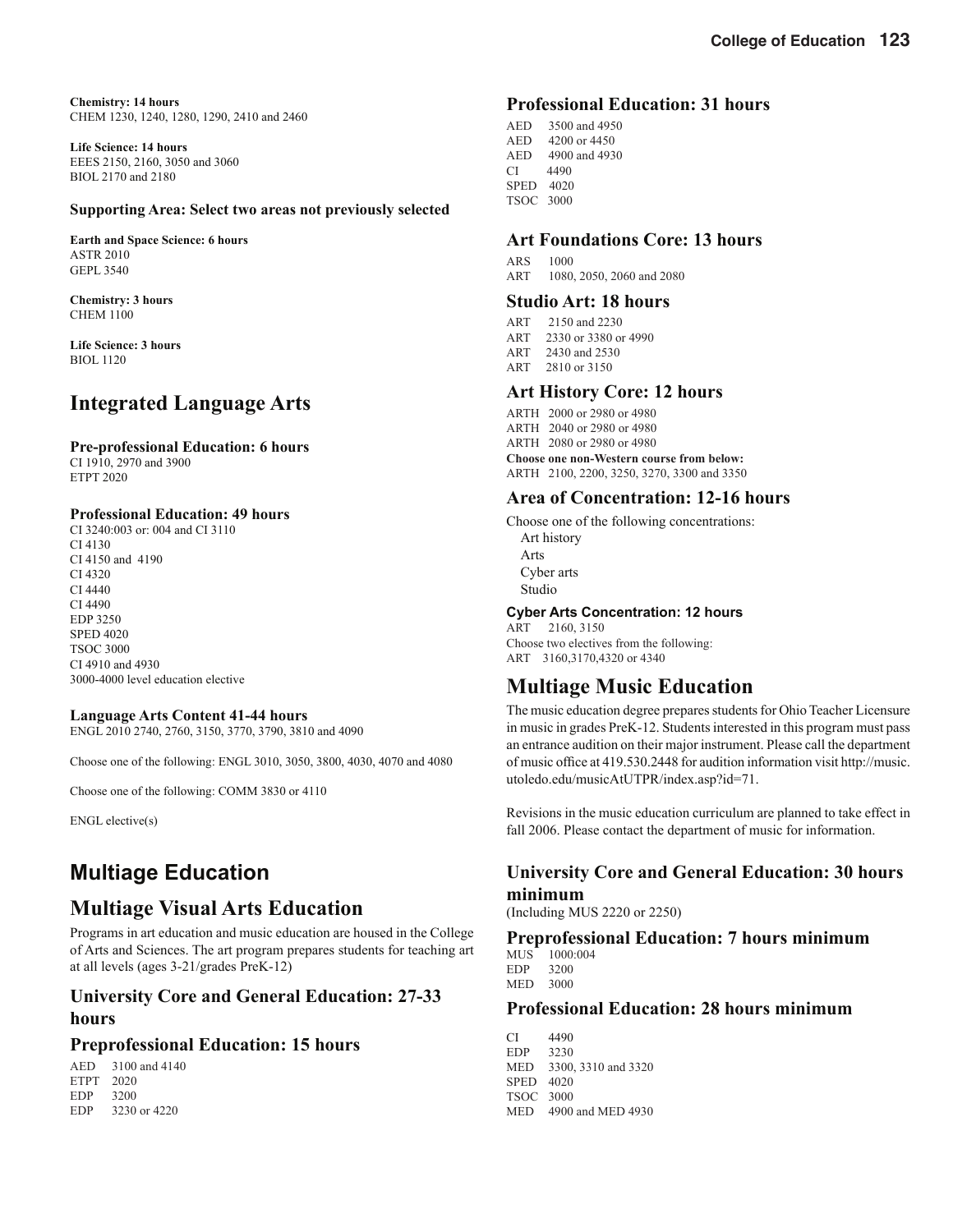### **Content Area: 45 hours**

MUS 1000, 1570, 1580, 1610, 1620, 2410, 2570, 2610, 2620, 2800, 3410, 3420 and 3500

Please note all majors must:

- a) Perform a senior recital (MUS 3810) prior to student teaching
- b) Attend 16 nondepartmental concerts/recitals and 64 departmental concerts/recitals and complete one credit of registration in a chamber ensemble MUS 3050
- c) Perform during MUS 1000, six times (minimum three as soloist) prior to senior recital hearing

# **Cluster**

Choose one cluster from choral or instrumental.

# **Instrumental Elective Cluster: 22 hours**

MUS 1500, 1530, 1550, 2500, 3520, 3530 and 3630

**Ensembles:** Select from the ensembles below. The minimum requirement is an accumulation of seven hours of ensemble credits, but only four hours count toward the hours required credit hours for the degree.

MUS 3010 MUS 3090

Students electing the instrumental cluster must enroll in two semesters of marching band; string concentration substitutes a marching band field experience.

# **Choral/General Elective Cluster: 18 hours**

MED 3330 and 3340 MUS 1560, 2530, 2580, 3510 and 3550

**Ensembles:** Select from the ensembles below. The minimum requirement is an accumulation of seven hours of ensemble credits, but only four hours count toward the hours required credit hours for the degree. MUS 3140, 3160 or 3180

\*If the instrument concentration is keyboard, substitute two to three semesters of large instrumental or vocal ensemble and one semester each of MUS 2590 Piano Class for Piano Majors and MUS 3580 Functional Piano Techniques for Piano Class I-III/IV. Students also must complete two semesters of MUS 3050 Accompanying, as part of the large ensemble requirement. Students whose instrument concentration is guitar must complete four credits of large vocal ensemble (choral/general elective cluster) or four credits of large instrumental ensemble (instrumental elective cluster).

\*\* Students must enroll in MUS 1000:002 Lab Ensemble when taking the following courses: MED 3300, 3310, 3320, MUS 1500, 1530, 1550, 1560, 2500, 3500, 3510 and 3520. Lab Ensemble must be taken for a total of five semesters.

# **Multiage Physical Education**

Students who complete a physical education major will be licensed to teach physical education PreK-12.

# **Physical Education: PreK-12**

# **University Core and General Education: 33 hours**

# **Preprofessional Education: 26 hours**

ETPT 2020 EDP 3200 and 3230 PED 2100, 2200, 2960, 2900 and 2950 TSOC 3000

# **Professional Education: 19 hours (Professional Standing Required)**

CI 4490<br>PED 3000 3000, 3120, 3130, 3740, 3950 and 4100

### **Physical Education Methods: 9 hours (Professional Standing Required)**

PED 3100(coreq. PED 3000)

- PED 3140 (coreq.PED 3130)
- PED 3400

# **Student Teaching: 13 hours (Professional Standing Required)**

PED 4920 and 4930

# **Physical Education Content Area: 25 hours**

HEAL 1500 and 2500 KINE 2560/2460, 2570/2470, 2960, 3520, 3530, 4540 and 4550

## **Electives: 9-18 hours minimum**

See faculty adviser for electives.

### **Important reminders:**

- You are responsible for meeting prerequisites for all course work as specified in this catalog.
- Acceptance into professional education requires a minimum GPA of 2.7 overall and in professional education and major area of course work. All transfer work is included in the GPA calculation.
- You are responsible for fulfilling the minimum 128-hour requirement to graduate.
- The state of Ohio requires successful completion of Praxis II to be eligible for licensure upon graduation. This test should be taken prior to student teaching to allow time for processing.

# **Physical Education and School Health: PreK-12**

# **University Core and General Education: 33 hours**

# **Preprofessional Education: 30 hours**

ETPT 2020 EDP 3200 and 3230 HEAL 2000 and 2900 PED 2100, 2200, 2960, 2900 and 2950

TSOC 3000

# **Professional Education: 25 hours (Professional Standing Required)**

- CI 4490 HEAL 4100 and 4600
- PED 3000 (co-req PED 3100)
- PED 3120
- 
- PED 3130 (co-req PED 3140)<br>PED 3740, 3950 and 4100 3740, 3950 and 4100

# **Health and Physical Education Methods: 15 hours (Professional Standing Required)**

HEAL 4300 and 4350

- PED 3100 (co-req PED 3000)
- PED 3140 (co-req PED 3130)
- PED 3400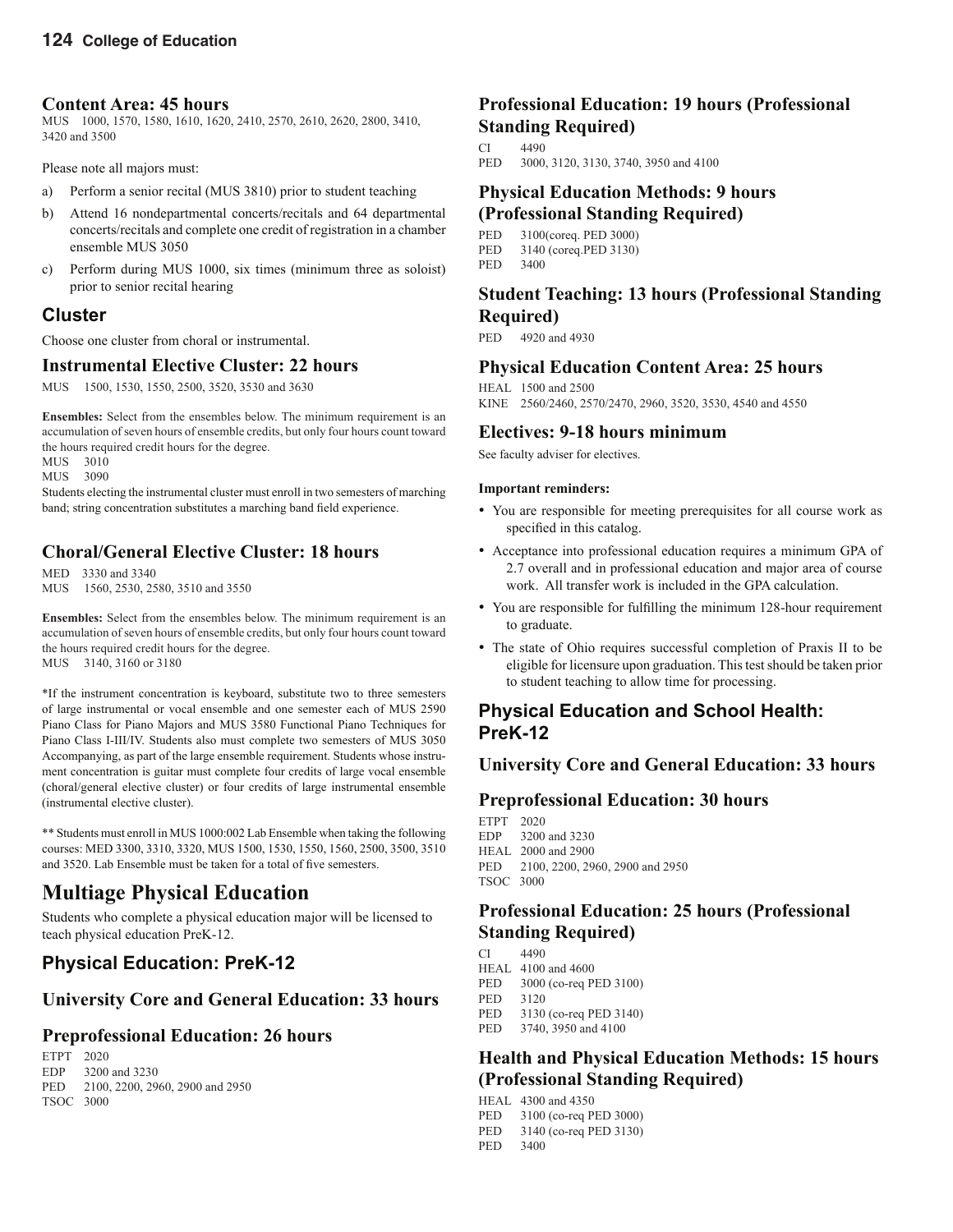# **Student Teaching: 14 hours (Professional Standing Required)**

HEAL 4920 and 4930 PED 4920 and 4930

## **Physical Education Content Area: 12 hours**

KINE 2960, 3520,3530,4540,4550 (see advisor)

### **School Health Content: 21 hours**

HEAL 2600, 2700, 3300, 3600, 3700, 4400 and 4700

# **Health and Physical Education Content: 13 hours**

HEAL 1500 and 2500 KINE 2560/2460 and 2570/2470

# **Multiage Health Education**

Students who complete the health education major are licensed to teach health education PreK-12. Students may complete a second degree (e.g., B.A. in urban studies, B.Ed. in community health) or a second track (e.g., athletic training or physical education) for the B.Ed. degree. A single degree program leading to licensure in health education also is an option. Students interested in these programs should contact the departmental chair or the undergraduate dean in the College of Health and Human Services.

# **Health Education PreK-12**

# **Single Degree: B.Ed.**

**Note:** Students interested in combinations with other majors or a dualdegree option should see the department of health professions chair in the College of Health and Human Services.

# **University Core and General Education: 33 hours**

### **Preprofessional Education: 16 hours**

ETPT 2020<br>EDP 3200 3200 and 3230 HEAL 2000 and 2900 TSOC 3000

### **Professional Education: 17 hours**

CI 4490 HEAL 4300, 4350, 4600 and 4100 SPED 4020

### **Student Teaching: 14 hours**

HEAL 4920 and 4930

### **School Health: 34 hours**

HEAL 1500, 2500, 2600, 2700, 3300, 3600, 3700, 4400 and 4700 KINE 2560/2460 and 2570/2470

### **Electives: 14-19 hours**

# **Multiage Foreign Languages Education**

Multiage programs prepare students for teaching French, German or Spanish at all levels, ages 3-21/grades PreK-12.

# **University Core and General Education: 33 hours**

### **FRENCH**

### **Preprofessional Education: 11 hours**

CI 1920 and 2980 ETPT 2020 EDP 3200 and 3230

### **WAC: 6 hours (Select two courses)**

Courses vary from year to year and are listed on the registrar's office Web site. Courses also can be selected in consultation with the arts and sciences adviser. Two courses **must** be from your content area.

## **Professional Education: 36-38 hours**

SPED 4020 TSOC 3000 CI 4130 **The following two courses are taken concurrently:** CI 4140 and 4190 FREN 4160 **The following three courses are taken concurrently:** CI 4430, 4900 and 4930 4490

## **Content Area: 25 hours**

FREN 3010\*, 3020, 3210, 3220, 3410, 3420, 4010 and 4020 *\*First course taken in this sequence is dependent on placement test scores, AP credit or CLEP.*

## **Electives: 9 hours**

FREN 3170, 3400, 3710, 4040, 4050, 4070, 4190, 4200, 4230, 4310, 4410, 4510, 4610, 4710, 4720, 4810, 4820, 4850, 4860, 4910, 4950 and 4980 ...........

*Others at discretion of the French faculty of the department of foreign languages.*

# **Additional Electives: 10-12 hours**

Elective hours to meet 131-hour graduation requirement.

# **Additional Requirements for Dual Degree Option\*\* - B.A. in French: 20 hours**

- \*\*Humanities/fine arts
- \*\*Natural science
- \*\*Social science
- \*\*Arts and sciences electives

\*\*In consultation with College of Arts and Sciences faculty adviser and your degree audit from the College of Arts and Sciences. You **must** obtain the signature of the faculty adviser for these courses.

### **GERMAN**

### **Preprofessional Education: 10 hours**

CI 1920 and 2980 ETPT 2020 EDP 3200 and 3230

# **WAC: 6 hours (Select two courses)**

Courses vary from year-to-year and are listed on the registrar's office Web site. Courses also can be selected in consultation with the arts and sciences adviser. Two courses **must** be from your content area.

# **Professional Education: 36-38 hours**

SPED 4020 TSOC 3000 CI 4130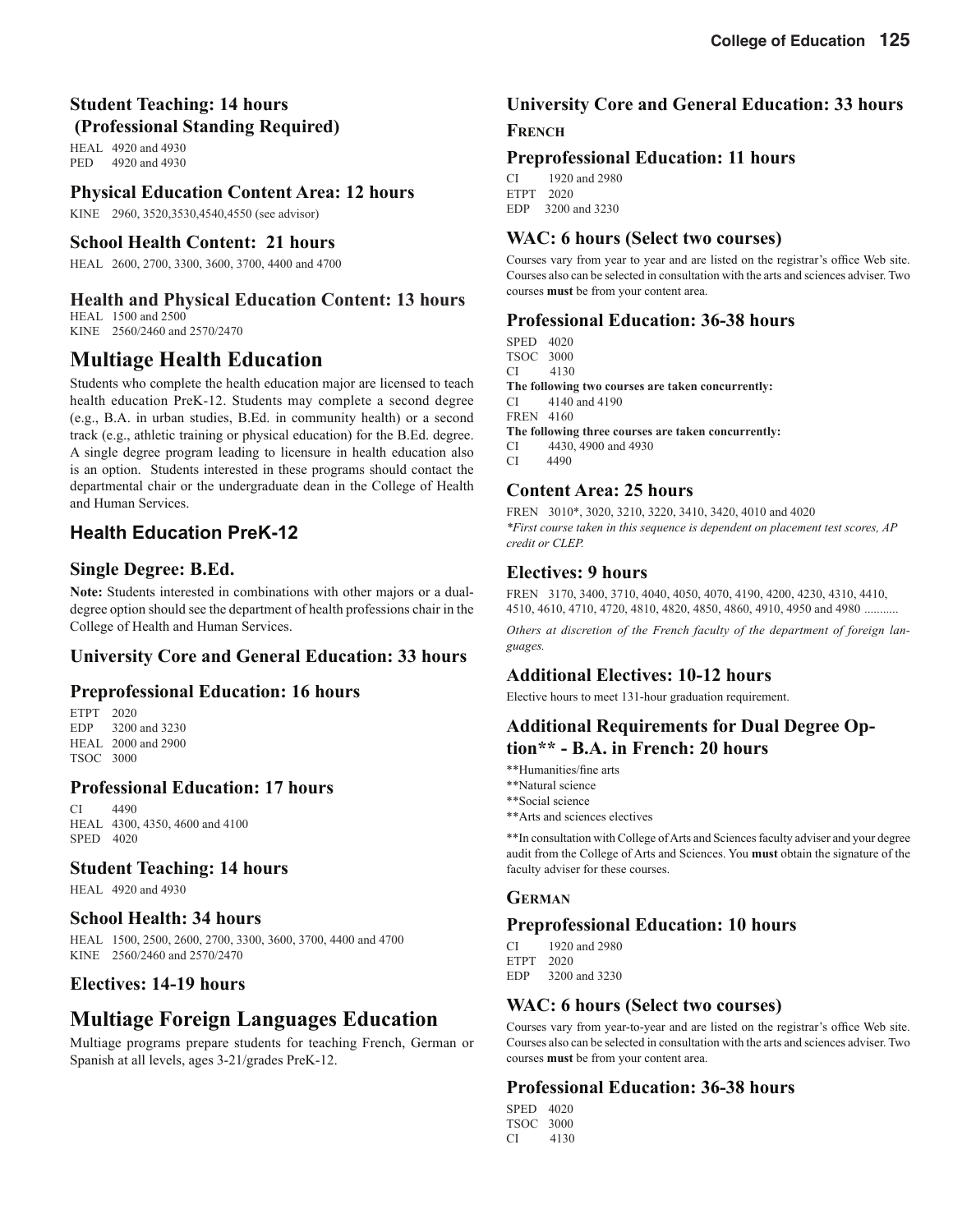**The following two courses are taken concurrently:**

CI 4140 and 4190 GERM 4160

- **The following three courses are taken concurrently:**
- $CI$  4430, 4900 and 4930

CI 4490

### **Content Area: 22 hours**

GERM 3010\*, 3020, 3200, 3410, 3420, 4010 and 4020

*\*First course taken in this sequence is dependent on placement test scores, AP credit or CLEP.*

# **Electives: 12 hours**

GERM 3170, 3180, 4190, 4200, 4500, 4510, 4610, 4620, 4710, 4720, 4810, 4850, 4870, 4900, 4910, 4980 and 4990 .............................................................

*Others at discretion of the German faculty of the department of foreign languages.*

# **Additional Electives**

Elective hours to meet 131-hour graduation requirement.

# **Additional Requirements for Dual Degree Option\*\* - B.A. in German: 20 hours**

\*\*Humanities/fine arts

- \*\*Natural science
- \*\*Social science
- \*\*Arts and sciences electives

\*\*In consultation with College of Arts and Sciences faculty adviser and your degree audit from the College of Arts and Sciences. You **must** obtain the signature of the faculty adviser for these courses.

### **SPANISH**

# **Preprofessional Education: 10 hours**

CI 1920 and 2980 ETPT 2020 EDP 3230, 3200 and 3230

# **WAC: 6 hours (Select two courses)**

Courses vary from year-to-year and are listed on the registrar's office Web site. Courses also can be selected in consultation with the arts and sciences adviser. Two courses **must** be from your content area.

# **Professional Education: 36-38 hours**

SPED 4020 TSOC 3000 CI 4130 CI 4140 and 4190 SPAN 4120 CI 4430, 4900 and 4930 CI 4490

# **Content Area: 22 hours**

SPAN 3000, 3010\* and 3020 SPAN 4010

*\*First course taken in this sequence is dependent on placement test scores, AP credit or CLEP.* 

#### **Literature I (choose one from group below)**  SPAN 3210 or 3270

**Literature II (choose one from group below)**  SPAN 3220 or 3280 **Civilization (choose one from group below)**  SPAN 3410 or 3420

# **Electives: 12 hours**

#### **Select 12 hours from the list below**

SPAN 3170, 4000, 4060, 4070, 4110, 4150, 4160, 4170, 4190, 4240, 4250, 4260, 4270, 4310, 4370, 4410, 4430, 4710, 4720, 4810, 4820, 4830, 4980 and 4910

*Others at the discretion of the Spanish faculty of the department of foreign languages.*

### **Additional Electives**

Elective hours to meet 131-hour graduation requirement

## **Additional Requirements for Dual Degree Option\*\* - B.A. in Spanish: 20 hours**

- \*\*Humanities/fine arts
- \*\*Natural science
- \*\*Social science
- \*\*Arts and sciences electives

\*\*In consultation with College of Arts and Sciences faculty adviser and your degree audit from the College of Arts and Sciences. You **must** obtain the signature of the faculty adviser for these courses.

# **Career and Technical Education**

Courses in career and technical education leading to a bachelor's degree may be arranged to complete Ohio's licensure requirements for teaching in a vocational school or for teaching in a technical college, business and industry. Each prospective vocational teacher will combine occupational experience with academic course work to complete the degree requirements. Recent work experience has been the foundation of vocational education that assures recipients state-of-the-art technical instruction.

# **University Core and General Education: 30 hours minimum**

Select from the list in the General Section of this catalog.

# **Preprofessional Education: 8 hours**

ETPT 2020<br>EDP 3200 3200 and 3230

# **Professional Education: 36 hours**

CTE 3010, 3020, 3030, 3040, 3100 and 4060 CI 4490 SPED 4020 CTE 3910 and 4930

# **Technical and Content Requirements: 51-60 hours**

Health Careers Education Integrated Business Education Industrial Engineering Systems (See program director and individual program check sheets)

# **Electives**

Twenty-four semester hours of the major may be completed by transferring technical courses into the program or by successfully completing an occupational competency examination. Thirty semester hours of course work at The University of Toledo must be completed before occupational competency examination credit can be applied toward the bachelor of vocational education degree.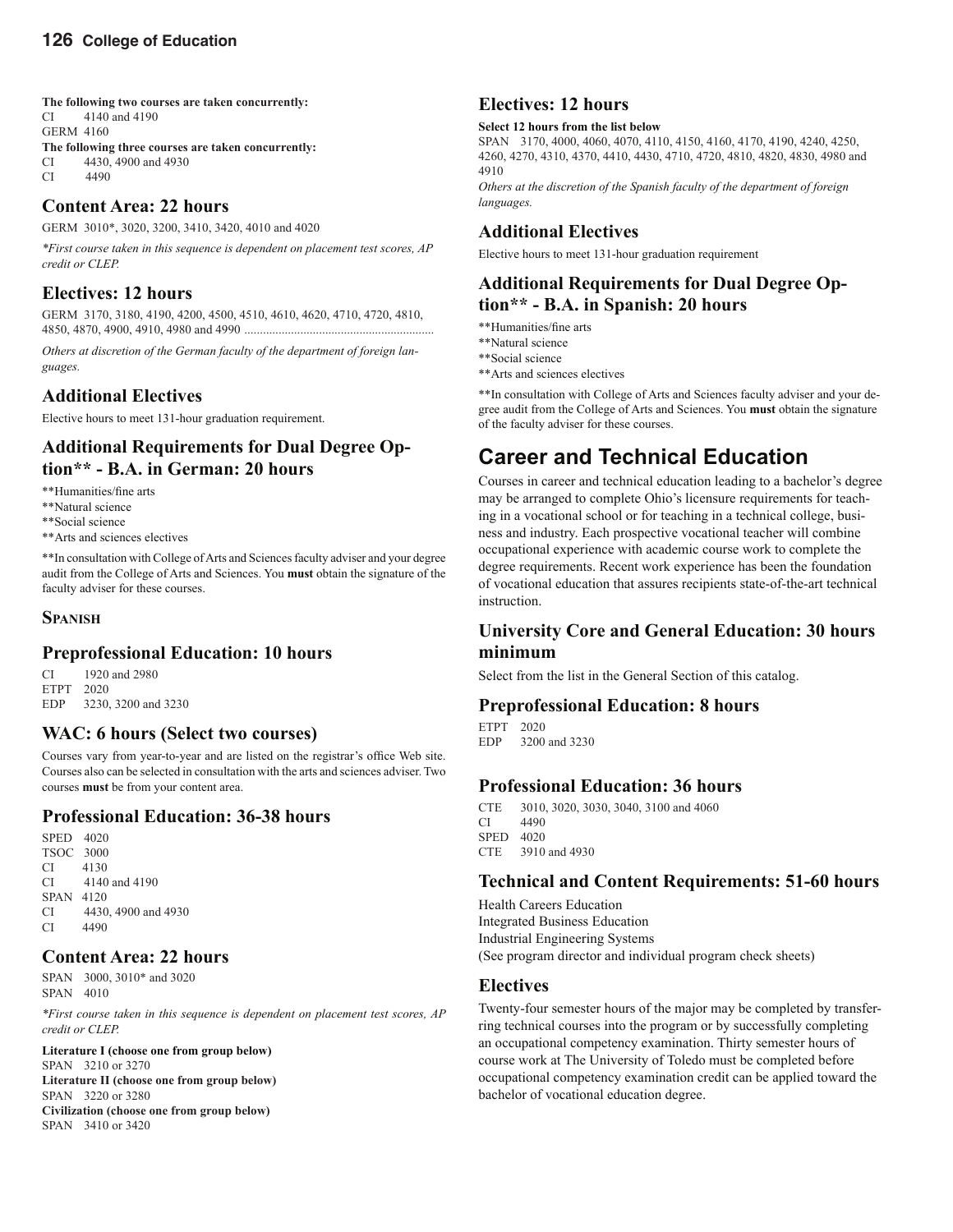# **Career and Technical Education (2 + 2)**

The  $2 + 2$  program allows a community college or technical student to transfer up to 66 semester hours of work in courses with a grade of C or better for the undergraduate program. The student must have completed an associate's degree and, within that degree, have completed selected courses for the University Core Curriculum. Otherwise, course work is transferred to the University on a course-by-course basis.

# **Non-Degree (Licensure Only)**

Any person who has five years of recent work experience in any occupation (or a combination of work experience and college credit) may be eligible for the initial two-year teaching licensure in that occupation. Teaching eligibility will be determined by submitting the completed Qualification Evaluation Form for Vocational Teacher (VE 36) to the employing school and completing examinations prescribed by the College of Education and vocational program to verify basic skills and technical competence in the teaching field.

Individuals recruited from business and industry with less than a bachelor's degree in vocational education may receive a Five-Year Vocational Licensure after having completed the following requirements:

- 1. Performance evidence of satisfactory performance as an instructor and the recommendation of the College of Education.
- 2. Experience two years of supervised teaching experience on provisional vocational licensure.
- 3. Professional preparation completion of a minimum of 24 semester hours of teacher improvement work.
- 4. Completion of an entry-year program.

# **Computer/Technology Endorsement**

Students wishing to be eligible for the computer/technology endorsement at the completion of a baccalaureate program leading to initial teacher licensure should complete the following additional undergraduate course work:

ETPT 4010, 4120, 4150, 4200, 4250, 4500, 4990 and 4100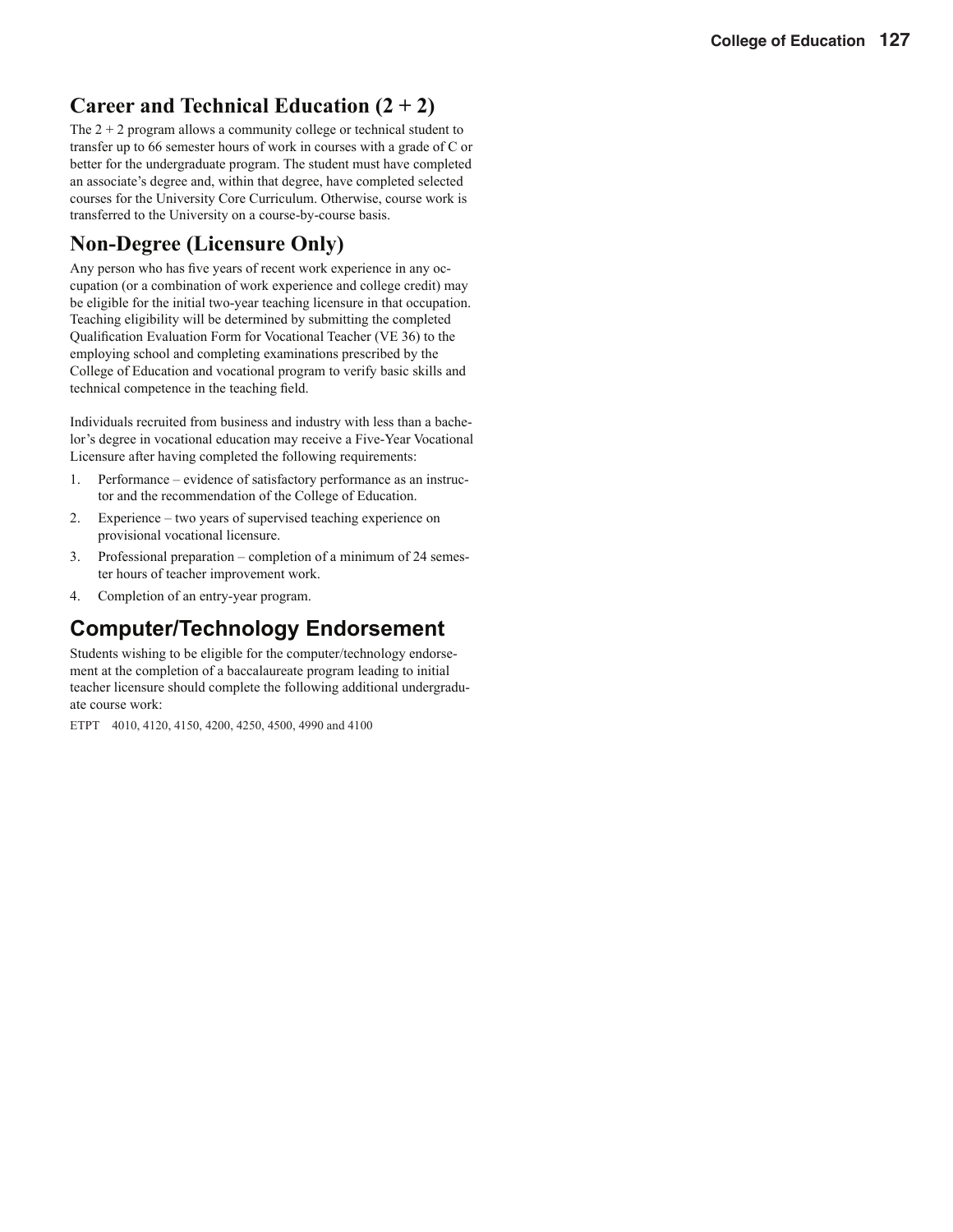# **College of Education Faculty**

**Amy Allen,** 2003, lecturer B.E., M.E., The University of Toledo

**Sally M. Atkins-Burnett**, 2002, assistant professor B.A., M.Ed., Boston College; Ph.D., University of Michigan

**Lawrence Baines,** 2003, associate professor B.A., The University of Texas at Austin; M.A., University of North Texas; Ph.D., The University of Texas at Austin

**Joanne E. Beriswill,** 2002, assistant professor B.A., M.Ed., University of South Florida; M.S., Ph.D., Indiana University at Bloomington

**Eileen M. Carr**, 1987, professor B.A., Newton College of the Sacred Heart; M.Ed., M.A.Ed., Ph.D., The University of Toledo

**Laurence J. Coleman**, 2001, professor B.A., State University of New York at Albany; M.S., Southern Connecticut State College; Ph.D., Kent State University

**John R. Cryan**, 1978, professor B.A., M.S., Ph.D., Syracuse University

**Charlene M. Czerniak**, 1989, professor B.A., The University of Toledo; M.Ed., Bowling Green State University; Ph.D., The Ohio State University

**Dwayne L. DeMedio**, 1975, professor B.S.Ed., California State College - Pennsylvania; M.A., Ed.D., West Virginia University

**Jenny Mescall Denyer,** 2003, assistant professor B.S., Xavier University; M.A., Ph.D., Michigan State University

Patricia Devlin, 2002, assistant professor B.S.Ed., California State University; M.A., Ed.D., Eastern Michigan University

**Laurie A. Dinnebeil**, 1993, associate professor B.A., Dominican College of Blauvelt; M.A.T., Augustana College; Ph.D., Utah State University

**Thomas G. Dunn**, 1971, professor B.S., Fordham University; M.S., Ph.D., Florida State University

**Mary Ellen Edwards,** 1994, professor B.S., University of Wisconsin; M.A., Ph.D., New School for Social Research

**Christine M. Fox**, 1994, associate professor B.A., Miami University; M.A., Cleveland State University; Ph.D., Kent State University

**William M. Gray**, 1975, professor and associate dean for graduate studies and research B.A., M.A., Ed.D., State University of New York - Albany

**Penny Poplin Gosetti**, 1994, associate professor B.A., University of California - Los Angeles; M.S., California State University - Long Beach; Ph.D., University of Oregon

**Lynne Hamer,** 2002, associate professor B.A., Hamline University; M.A., Ph.D., Indiana University

**Paul E. Hubaker,** 2002, lecturer B.E., M.E., Ed.S., The University of Toledo

**Sherick A. Hughes,** 2003, assistant professor B.A., University of North Carolina at Wilmington; M.A., Wake Forest University; M.P.A., Ph.D., University of North Carolina at Chapel Hill

**Virginia L. Keil**, 2001, assistant professor and associate dean for undergraduate studies and accreditation B.S., Bowling Green State University; M.Ed., Ph.D., The University of Toledo

**Edward C. Kennedy III,** 2002, assistant professor B.S., M.S., M.S., Ph.D., The Ohio State University

**Lisa A. Kovach,** 2002, assistant professor B.A., M.A., Ph.D., The University of Toledo

**Revathy Kumar**, 2001, assistant professor B.Sc., University of Bombay; B.Ed., M.Ed., Bangalore University; M.A., Annamalia University; Ph.D., University of Michigan

**Sakui W. Malakpa**, 1986, professor B.S., Florida State University; Ed.M., Ed.D., Harvard University

**Reneé J. Martin**, 1986, professor B.S., M.S., University of Wisconsin - LaCrosse; Ph.D., Iowa State University

**William F. McInerney**, 1983, professor B.A., Villanova University; M.Ed., University of Hartford; Ph.D., Kent State University

**Sandra McKinley**, 2001, assistant professor B.S., M.A., Ph.D., The Ohio State University

**David L. Meabon,** 1994, associate professor B.S., West Virginia State College; M.Ed., University of South Carolina; Ph.D., Florida State University

**Earl Murry**, 1987, professor B.S., M.A., Ph.D., The Ohio State University

**Anthula Natsoulas**, 1983, professor B.S., M.A., City College of New York; Ph.D., Syracuse University

**Ronald Opp**, 1997, associate professor B.A., Swarthmore College; M.A., California State University - Los Angeles; Ph.D., University of California - Los Angeles

**Carol E. Plimpton**, 1985, associate professor B.S., Russell Sage College; M.Ed., The Pennsylvania State University; Ph.D., The Ohio State University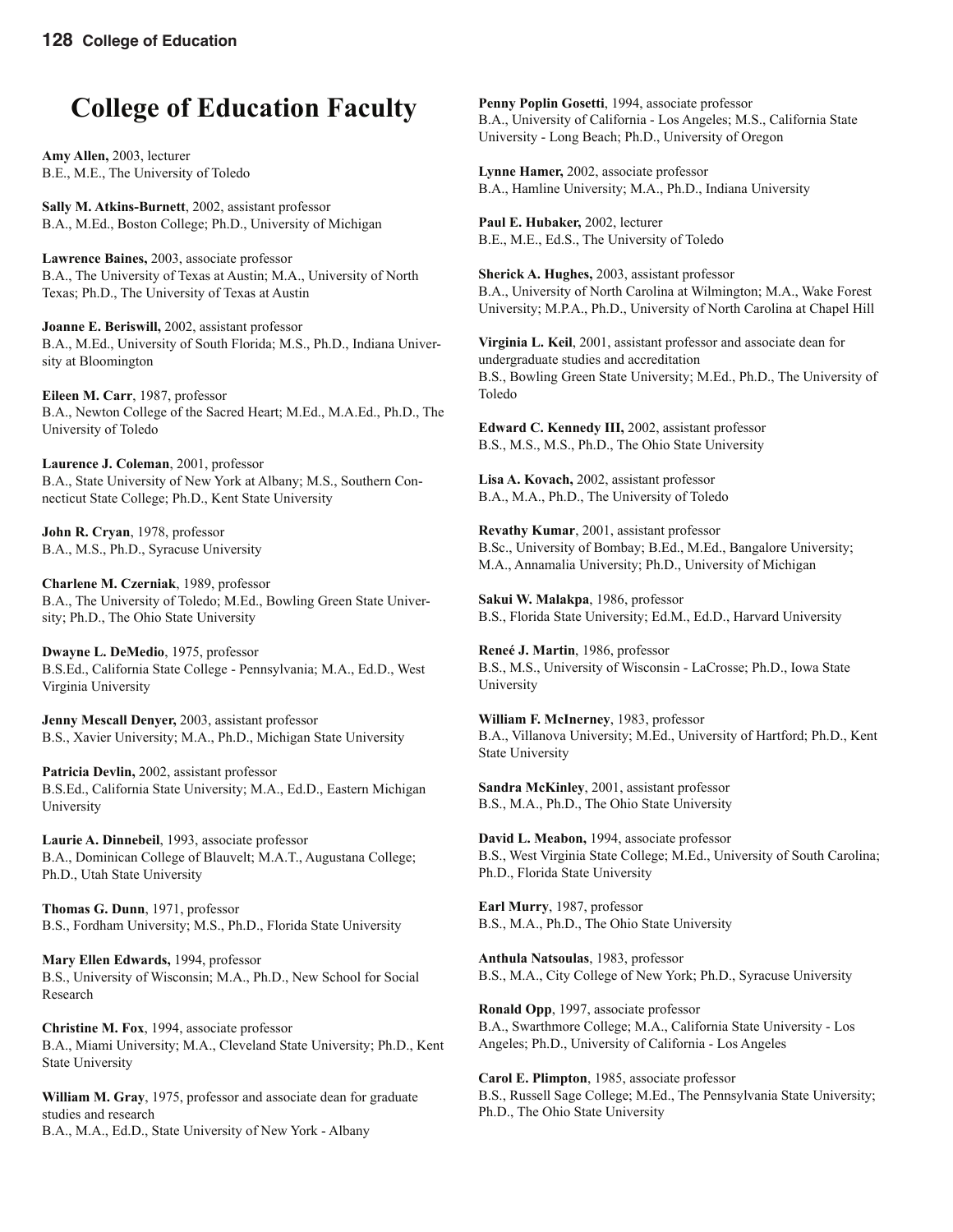**Kevin Pugh**, 2000, assistant professor B.S., Brigham Young University; Ph.D., Michigan State University

**Celia Regimbal**, 1986, associate professor B.S.P.E., M.S.P.E., University of Florida; Ed.D., University of North Carolina

**Caroline J. Roettger,** 2003, assistant professor B.M.E., Oklahoma City University; M.M.E., M.Ed., University of Central Oklahoma; Ed.D., Oklahoma State University

**Lloyd O. Roettger,** 2003, associate professor B.S., M.A., Indiana State University; Ph.D., Iowa State University

**Charles Rop**, 1996, associate professor A.B., Calvin College; Ph.D., Michigan State University

**Tony R. Sanchez,** 2003, associate professor B.S., M.S., Ph.D., Indiana University

**Rebecca Schneider**, 2001, assistant professor B.E., M.Ed., The University of Toledo; M.S., Ph.D., University of Michigan

**Robert Schultz**, 2001, associate professor B.A., B.S., M.A., The University of Akron; M.A., Ph.D., Kent State University

**Ruslan Slutsky,** 2001, assistant professor B.S., M.S., Ph.D., The Ohio State University

**Dale T. Snauwaert,** 2003, associate professor B.A., University of Illinois at Chicago, Ed.M., Ph.D., University of Illinois at Urbana - Champaign

**Gregory E. Stone,** 2002, assistant professor B.A., Shimer College; M.A., Loyola University of Chicago; Ph.D., The University of Chicago

**Robert F. Sullivan,** 1983, professor B.A., M.S., Canisius College; Ph.D., State University of New York - Buffalo

**Thomas J. Switzer**, 2002, professor and dean B.A., University of Northern Iowa; Ph.D., University of Michigan

**Berhane Teclehaimanot**, 2001, assistant professor B.A., St. Louis University; M.Ed., Ph.D., The University of Toledo

**Mark Templin**, 2001, assistant professor B.E., M.A., The University of Toledo; Ph.D., University of Michigan

**William B. Weber Jr.**, 1994, associate professor B.S., M.A., The University of Toledo; Ed.D., University of Michigan

**Richard Welsch,** 2001, assistant professor B.S., Youngstown State University; M.A., Ph.D., The Ohio State University

**Brenda Wolodko,** 2002, assistant professor B.E., M.E., Ph.D., University of Alberta

**Gerard Zam,** 2001, assistant professor B.S., Miami University; M.A., University of Dayton; Ph.D., The Ohio State University

**EMERITUS FACULTY**

**John F. Ahern**, 1969, professor emeritus B.B.A., Boston College; M.A.T., Ed.D., University of Massachusetts

**David M. Balzer**, 1968, professor emeritus B.A., Antioch College; M.A., Ph.D., University of Minnesota

**Langston C. Bannister**, 1971, professor emeritus B.S., Tuskegee Institute; M.S., San Francisco State University; Ed.D., University of Massachusetts

**Reemt R. Baumann**, 1966, professor emeritus B.A., Valparaiso University; M.S., Ph.D., University of Wisconsin - Madison

**Martha E. Carroll**, 1974, professor emerita A.B., M.Ed., University of North Carolina; Ed.D., George Peabody College for Teachers

**Gary E. Cooke**, 1971, professor emeritus B.S.Ed., Concordia Teachers College; M.Ed., Ed.D., University of Oregon

**Dewitt C. Davison**, 1967, professor emeritus B.S., Alabama State University; M.Ed., Tuskegee Institute; Ph.D., University of Illinois

**Jerome E. DeBruin**, 1972, professor emeritus B.S., University of Wisconsin - Stevens Point; M.Ed., Ph.D., University of Illinois

**Kenneth C. DeGood**, 1958, professor emeritus A.B., Findlay College; M.S., University of Michigan; Ph.D., The Ohio State University

**Lester J. Elsie**, 1971, professor emeritus B.S., State University College - Buffalo; M.Ed., Ed.D., State University of New York - Buffalo

**Thomas C. Gibney**, 1964, professor emeritus B.A., M.A., University of Northern Iowa; Ph.D., State University of Iowa

**James R. Gress**, 1978, professor emeritus B.S., University of Dayton; M.Ed., Miami University; Ph.D., Northwestern University

**Lois Hodgson-Barbour**, 1967, professor emerita B.A., Park College; M.A., San Francisco State University; Ph.D., University of Iowa

**Lynne M. Hudson**, 1976, professor emerita B.A., Kalamazoo College; M.Ed., Ph.D., Wayne State University

**Joseph B. Hurst**, 1972, professor emeritus B.S., M.Ed., University of Illinois; Ph.D., Florida State University; Ed.S., The University of Toledo